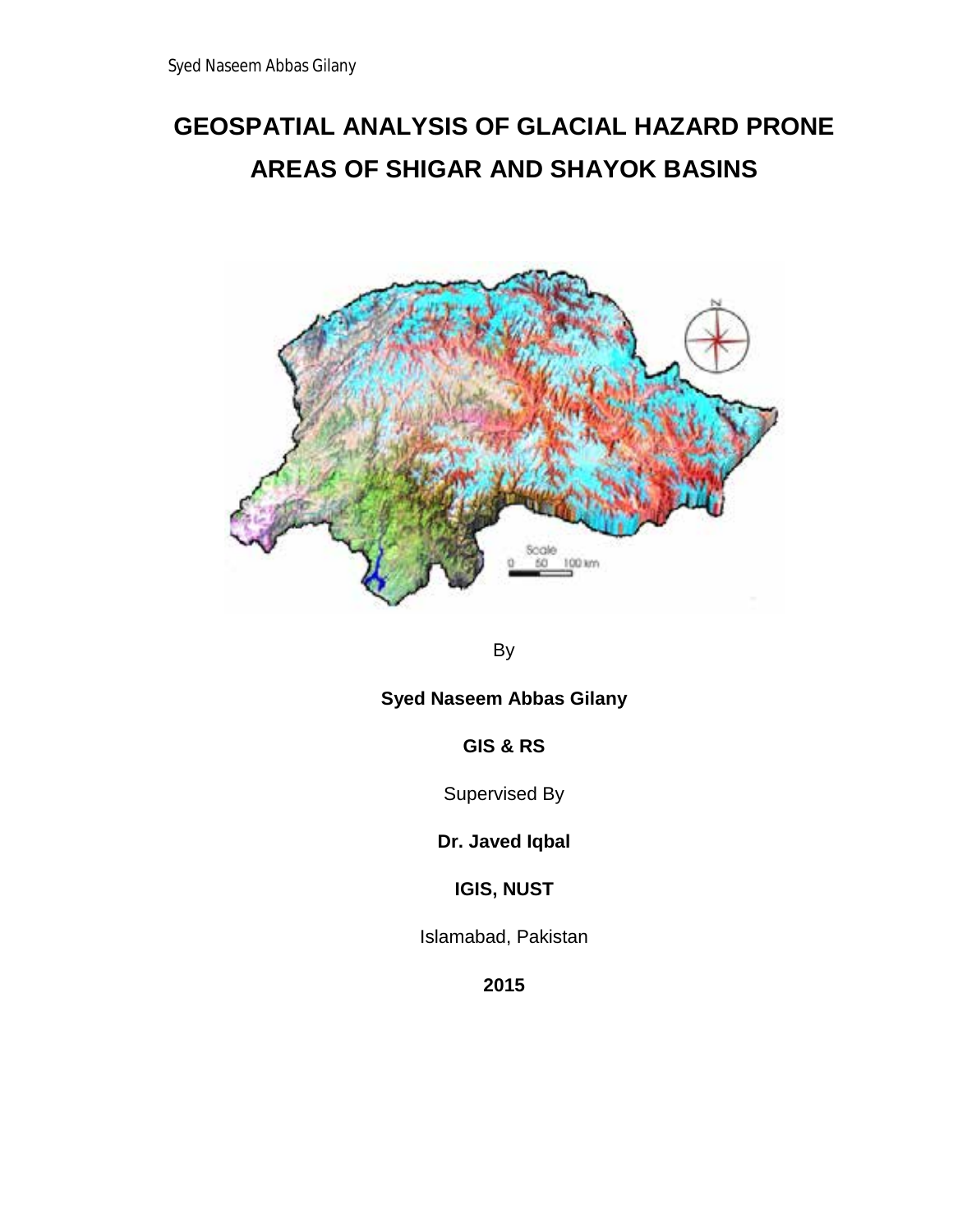# **TABLE OF CONTENTS**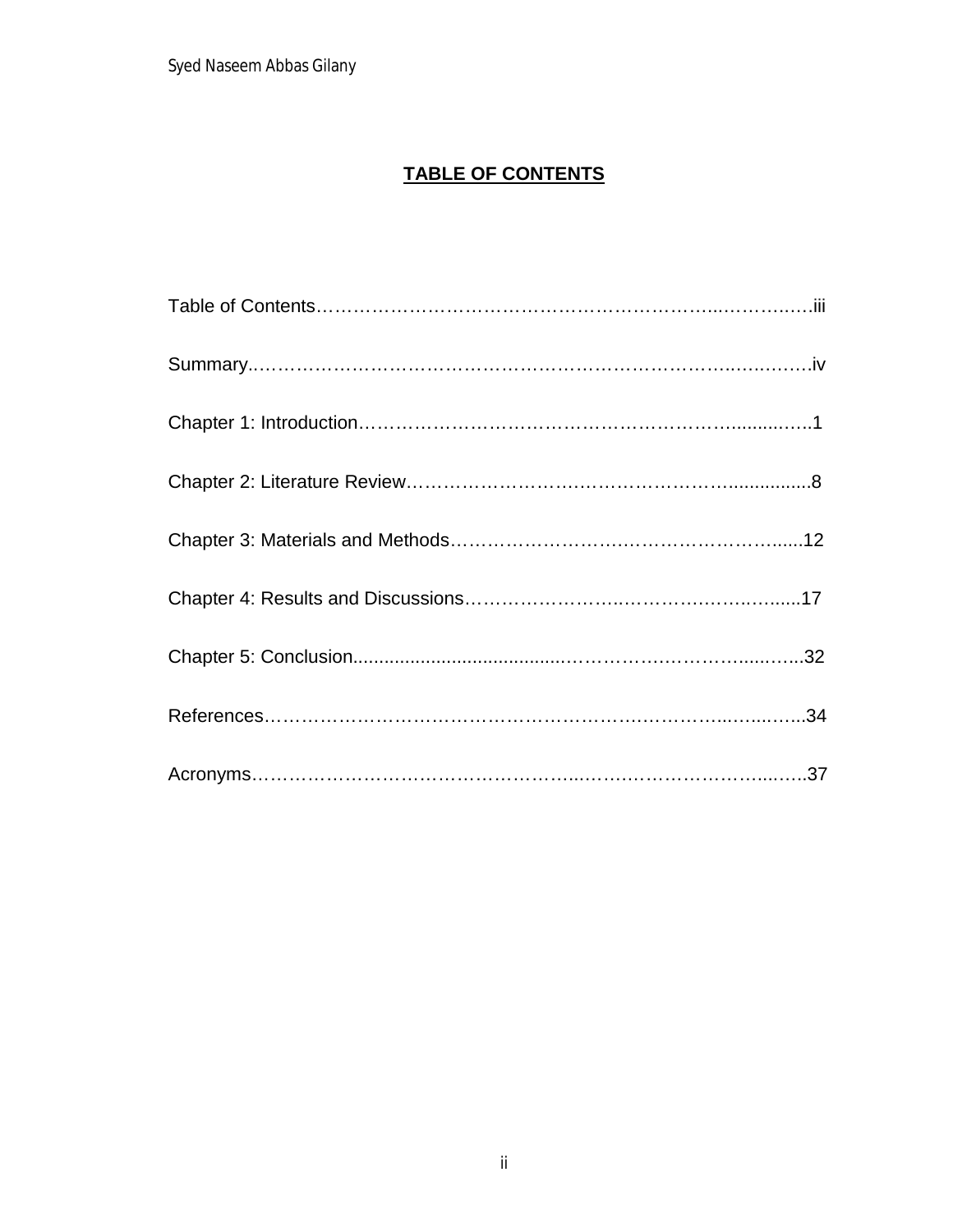#### **SUMMARY**

The glaciers of the Hindukush-Karakoram-Himalayan (HKH) region consist of a huge amount of perpetual snow and ice. These glaciers are retreating in the face of accelerating global warming. Assessment of glacial hazard of Glaciers out of river basins is carried out in this research using Remote Sensing satellite and topographic data.

The total geographic area of the river basins in northern areas is about 128,730 km<sup>2</sup>. Altogether, 5,218 large and small glaciers in northern areas cover a total glaciated area of about 15,040  $km^2$ . The total ice reserves in HKH region of Pakistan are about  $2,738$  km<sup>3</sup>. The Shyok, Hunza and Shigar basins contain the major part (about 83%) of these ice reserves.

Alpine glaciers are subjected to volumetric decrease owing to host of factors. This research presents the glacial hazard computations of largest glaciers of northern areas of Pakistan. The results computed through study thereafter are compared with mathematical model of ice reserves and ice thickness which has supplemented their validity. Finally the correlation of glacial hazard of these glaciers with average temperature rise of northern areas is carried out.

In this research the location of a site, snow cover / melting behavior of the glacier, slope/ aspect of glacier, geo-morphology of the rocks and glacier dynamics is taken as indicators of disasters in the form of avalanches, snow / land slide and glacier breakdown in the form of debris along with rock material.

The percentage degree of risk of glacial hazard of glaciers is computed in the research, subjected to manifest of global warming, which indicate that three out of world's seven largest glaciers have experienced degradation / loss over the years subjected to host of factors including anthropogenic activities.

For the analysis purpose, course to high resolution satellite imagery and various methods of image classification in visible and thermal bands are used. The DEM of area of interest has also been incorporated in this research to detect the

iii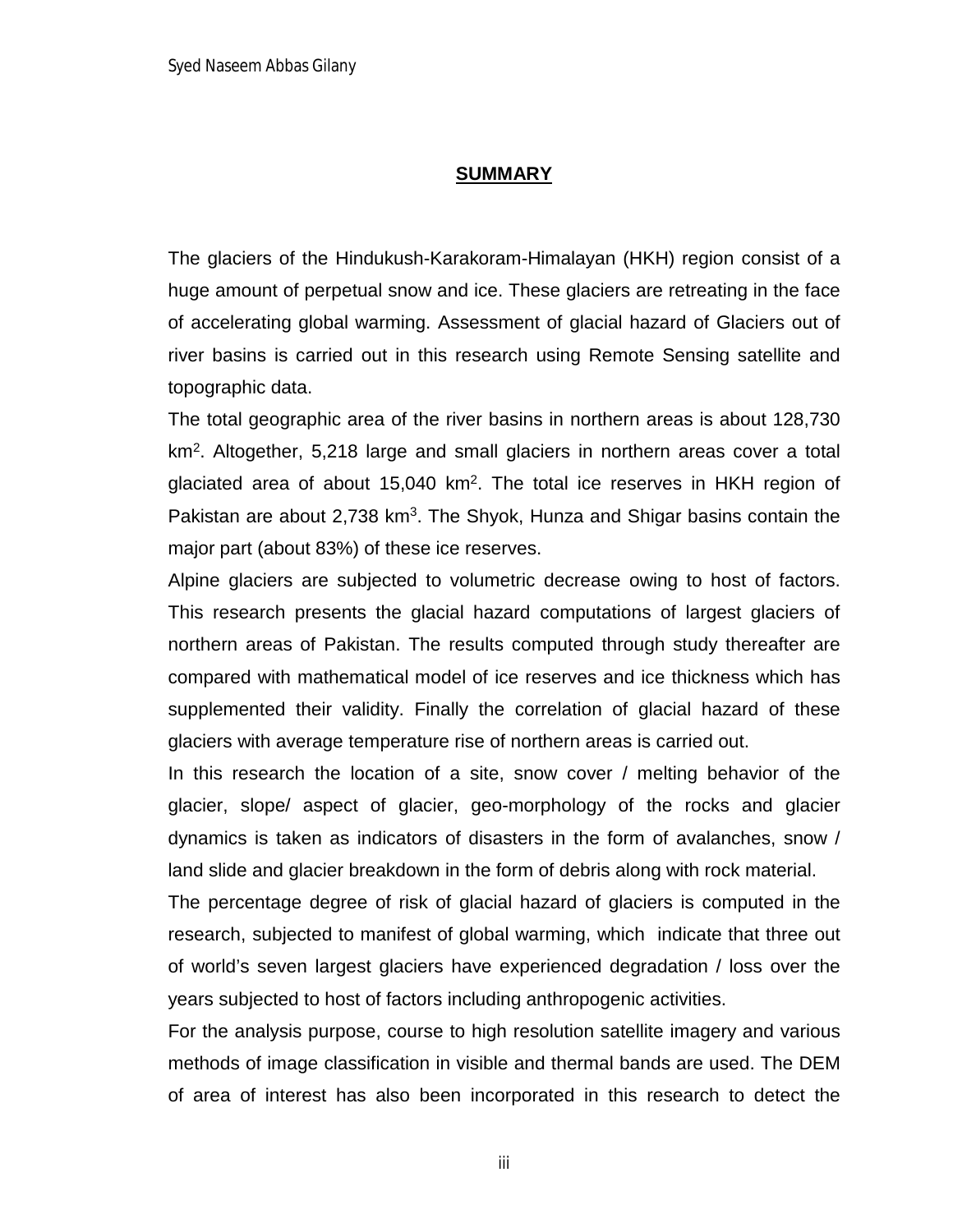important indicators of hazard such as slope and orientation of the glaciers overlooking the sites and to study the glacier mass balance using satellite data. The expected results / outcomes show that settlement sites are found to be threatened by disastrous events cause of glacial activity. It has further been reconfirmed during the field work campaign frequently. Antecedent, it is concluded that which of the settlement sites are hazardous cause of glacial degradation.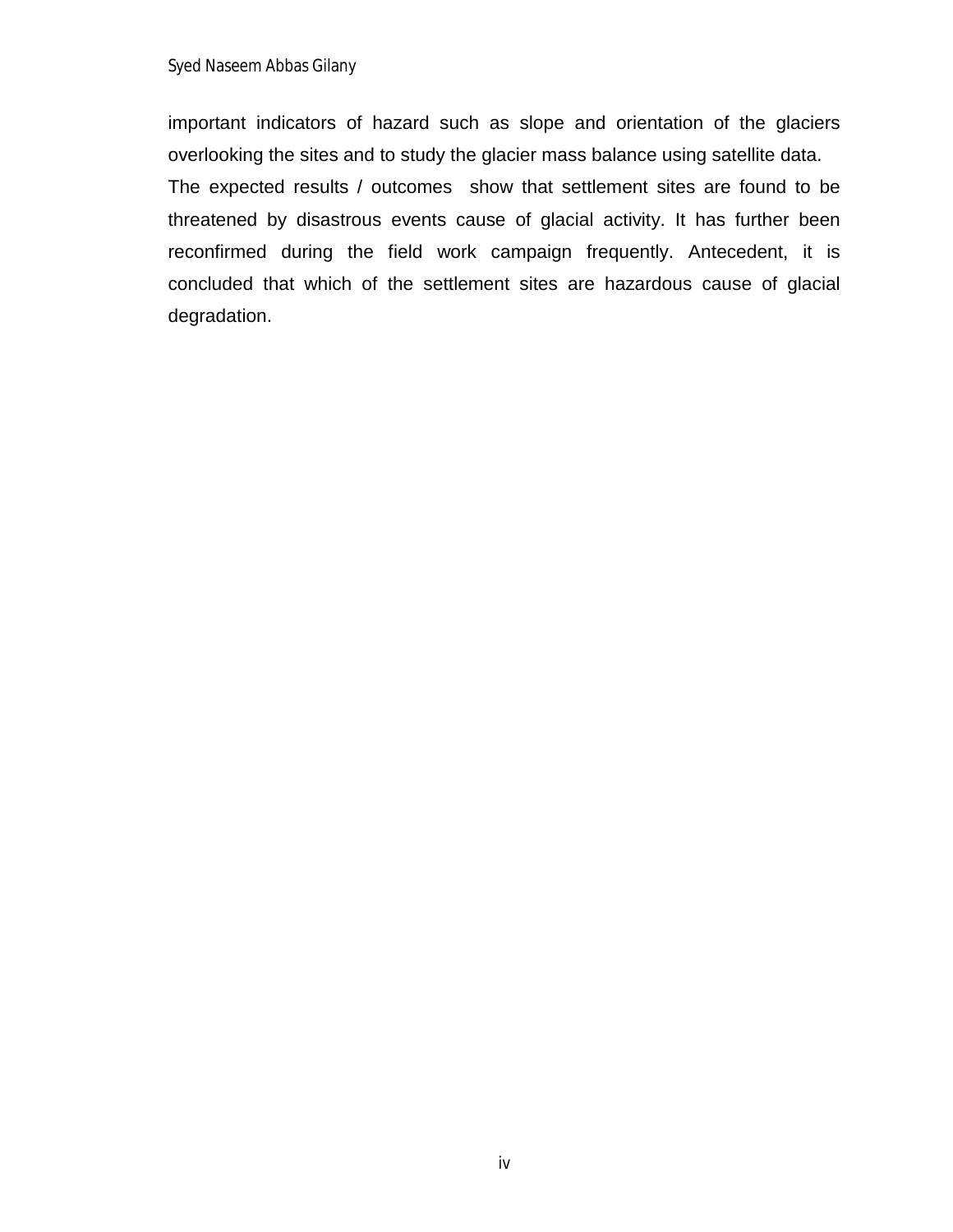# **CHAPTER 1 INTRODUCTION**

#### **General**

1. The glaciaers are nature's renewable storehouse of fresh water that benefits hundreds of millions of people downstream. The glaciers of the Hindukush - Karakorum - Himalaya (HKH) region, however, are retreating in the face of accelerated global warming since the second half of the 20<sup>th</sup> century and have contributed to the formation of many glacial lakes on the recent glacier terminus (Mool et al., 2001).

2. The total geographic area of northern Pakistan is about 128,730 km<sup>2</sup>. Altogether 5,218 glaciers were identified which cover a total glaciated area of about 15,040 km2 (about 11.7% of the total geographic area of the basins). These glaciers contribute total ice reserves of about  $2,738$  km<sup>3</sup>. The Shyok, Hunza and Shigar basins contain the major part (about 83%) of these ice reserves. In this research, the areas of interest are located in Shyok and Shigar basins.

#### **Purpose of Research / Justification**

3. The northern and western parts of Pakistan are mountainous regions, where all the land is in the form of rugged terrain including mountains and hills. Generally, the northern mountainous slopes are steep and the region is vulnerable to landslide and river erosion due to great elevation differences, and fragile geological conditions. In general, snow clad line is found above 5,300 meters above sea level. The glaciers, some of which consist of a huge amount of perpetual snow and ice, are found to retreat at a faster pace than ever during the last 50 years. In Pakistan these glaciers are the sources of the headwaters of Indus River, thus are a precious natural asset for the country.

#### **Geomorphology**

4. High mountains of Pakistan comprise the western end of 2,400 km long Himalayan range and some parts in the Hindukush and Karakoram ranges. Northern areas spread over  $72,496$  km<sup>2</sup> with a midst towering snow-clad peaks having heights varying from nearly 1,000 to over 8,000 meters above sea level. Of the 14 over 8,000 m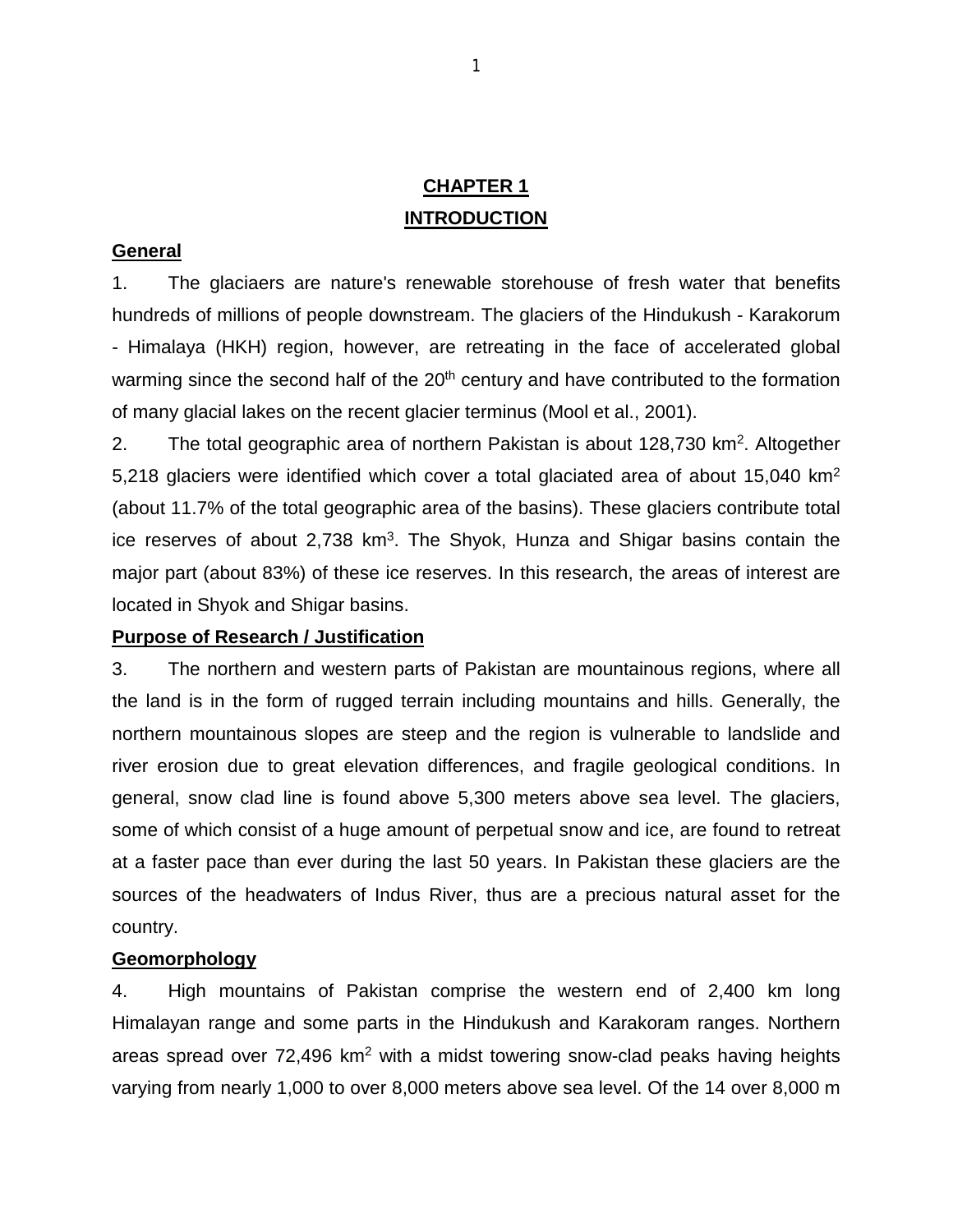peaks on earth, 4 occupy an amphitheater at the head of Baltoro glacier in the Karakoram Range. These are: K-2 (Mount Godwin Austen) which is 8,611 m and is world second highest peak, Gasherbrum-I (8,068 m), Broad Peak (8,047 m) and Gasherbrum II (8,035 m). In addition to these, there are 68 peaks over 7,000 m and hundreds which are over 6,000 m high. Generally, because of their rugged topography and the rigors of the climate, the northern highlands and the Himalayas to the east have been formidable barriers to movement into Pakistan throughout history.

#### **Climate**

5. Pakistan is basically a dry country of the warm temperate zone. The climate of the area is transitional between that of central Asia and the monsoonal region of south Asia, which varies considerably with latitude, altitude, aspect and local relief. There is not only high spatial variability but temporal variability is quite high as well. Except for a small strip of sub-tropical terrain in Punjab and the wet zone on the southern slopes of the Himalayan and Karakoram mountain ranges, most of the country is arid or semi-arid steppe land. The snowmelt run-off constitutes a substantial part of water resources of the rivers of Pakistan.

6. The Indus River, primarily supplied by glaciers in its upper reaches, and subject to the least seasonal variation, still has a maximum flow more than fifty times its minimum. Alpine glaciers contribute 50 % of the Indus water flow. The Indus River is about 2,800 km long and 62% of its catchment lies in Pakistan (Shafique and Skogerboe, 1984). The swelling of Indus and its tributaries is subjected to volumetric decrease of glaciers and if coupled with heavy monsoonal rains, can cause floods during summer.

#### **Hydrometeorology**

7. The hydrometeorological cycle forms a link between two great natural reservoirs, the snow and glaciers in the mountains and the groundwater contained in the aquifers in the plains of Pakistan.

a. **Glaciated River Basins of Pakistan.** For hydrological studies, Pakistan's northern area is divided into 10 major river basins (Figure 1.1).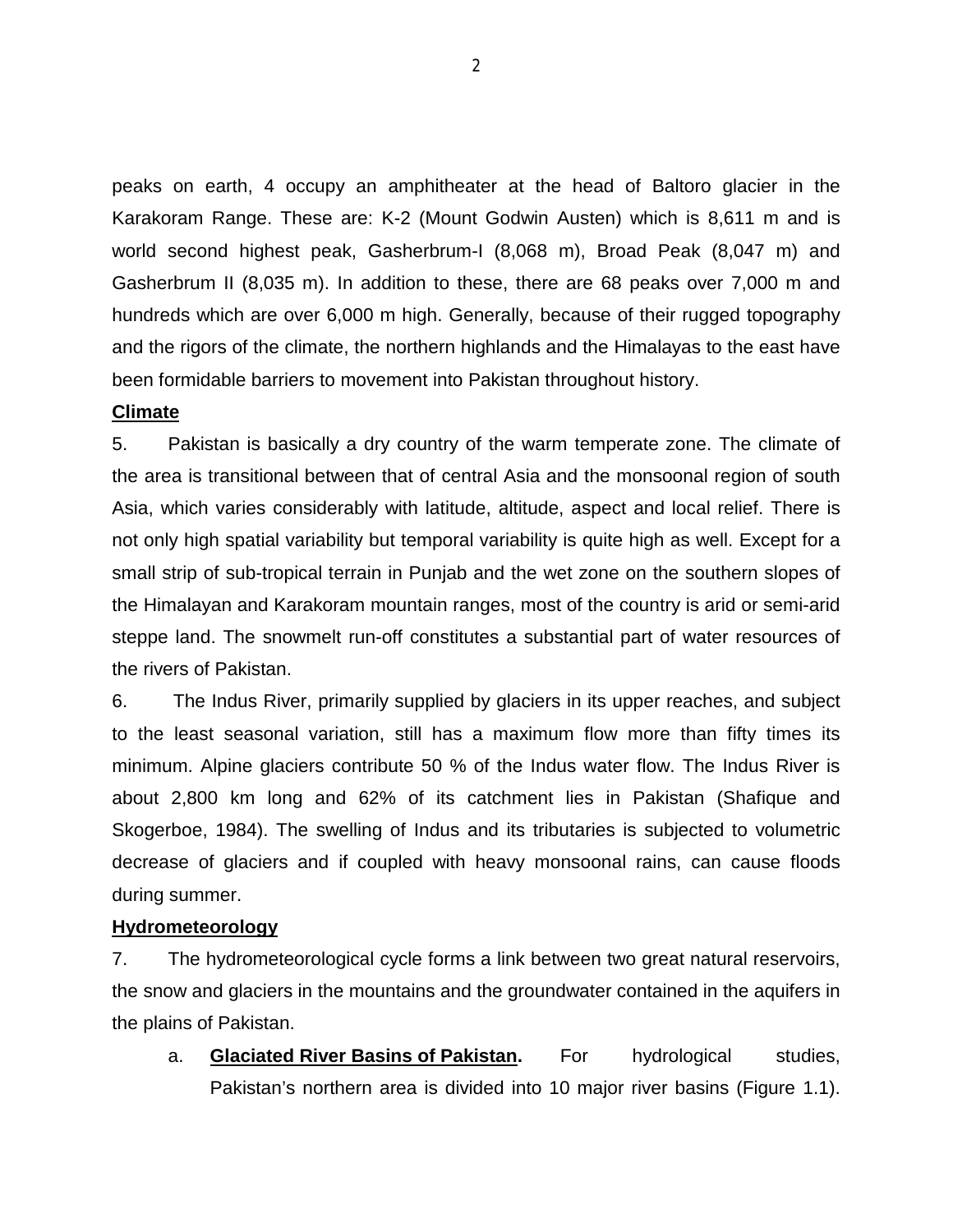Clockwise from west, these basins are of Swat River, Chitral River, Gilgit River, Hunza River, Shigar River, Shyok River, Indus River, Shingo River, Astor River, and the Jhelum River. Most of the snow and ice reserves are concentrated in the mountain ranges lying in these basins. These basins contain glaciated part, which forms headwaters of the main Indus basin.



Figure 1.1: Glaciated river basins of northern Pakistan.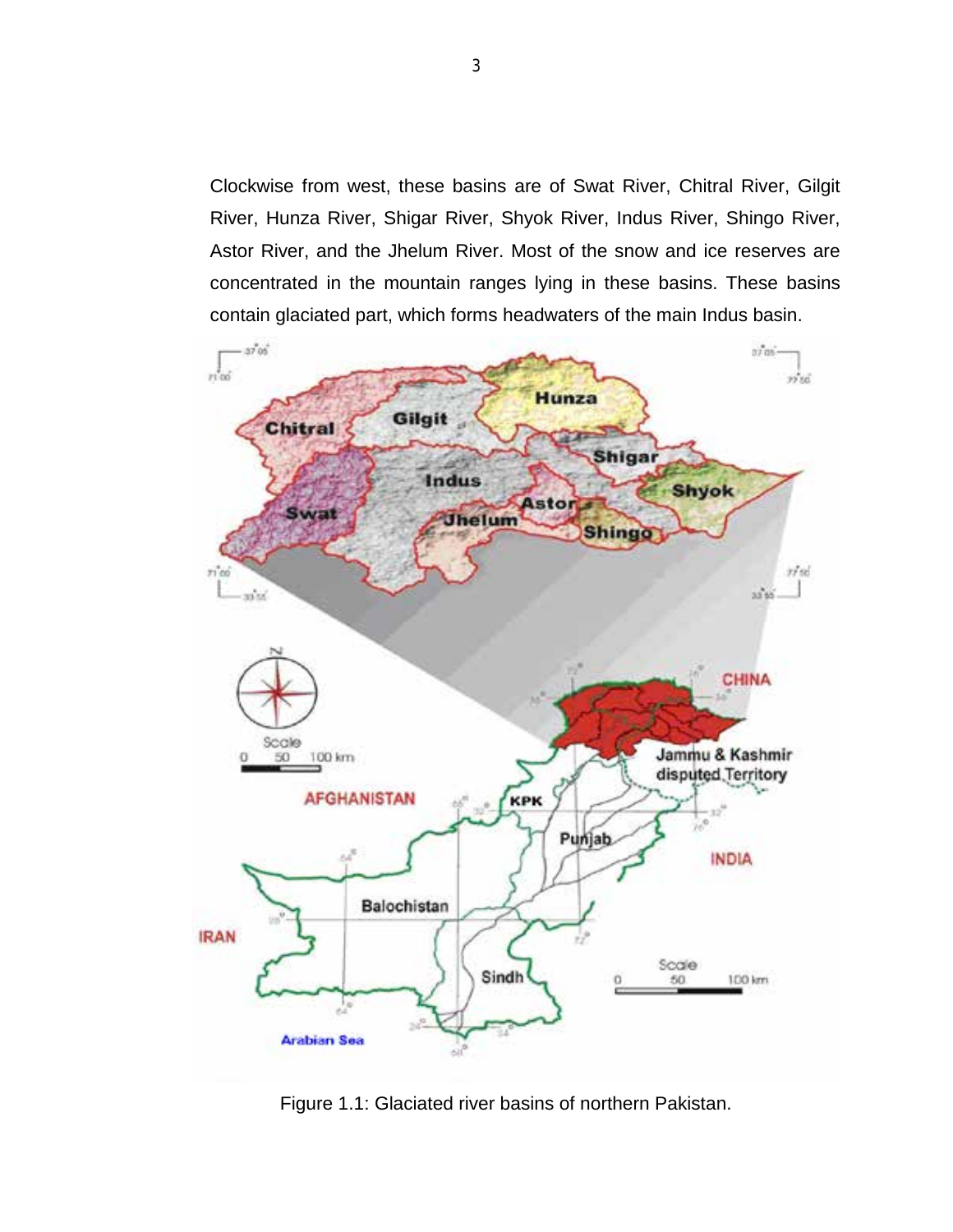#### b. **Shigar River Basin**

- (1) Shigar River is a small right bank tributary of the Indus River. This river rises from the Hispar glacier at the base of the Haramosh and Kanjut Sar peaks in Shigar valley. Thereafter it flows towards the southeast and joins the Indus at Skardu. The Shigar River drains parts of Haramosh range and Masherbrum range in the northeast of the country. The river fed by melting water of large glaciers, joins the main Indus River near Skardu. In the east of the basin there is a tributary named Bro River entering into the Shigar River.
- (2) An important tributary of the Shigar River rises from the Baltoro glacier at the base of the Masherbrum peak and flows westwards to join the main channel of the Shigar in its middle course. Thus the Shigar system drains the melt-waters of two of the most important glaciers (Baltoro and Biafo) of the Karakoram Range. This river descends along a very steep gradient. Its entire catchment has been influenced by the action of glaciers. The valley is deep in its upper reaches but widens near its mouth. A small river island has formed at the junction of the main stream with the tributary draining the Baltoro glacier. The catchment area of this river is virtually devoid of a vegetative cover due to its high altitude and scarcity of rainfall moreover the human habitation is sparse.
- (3) Shigar Valley, 32 km from Skardu is watered by the Shigar River. It forms the gateway to the great mountain peaks of the Karakoram, including K-2.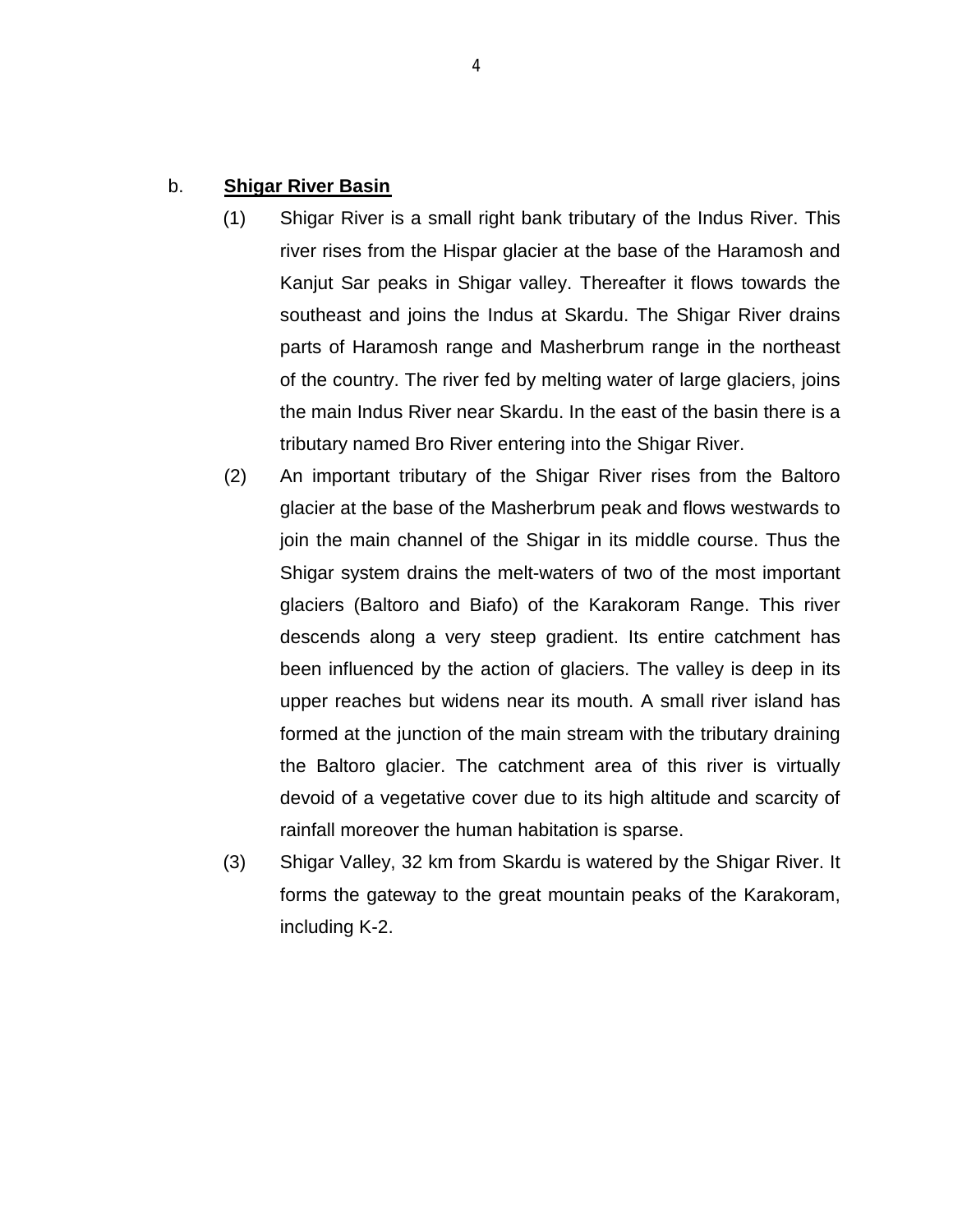#### **c. Shyok River Basin**

The Shyok River is bounded with Jammu and Kashmir disputed Territory in south, China in northeast and Shigar and Indus River basins in the west. The elevation in the basin varies from more than 2,500 masl to more than 7,700 masl.

There are 372 glaciers which contribute to a vast glacier area of about 3,548 sq. km. Though the Valley glaciers are only 14 % of the total number, they contribute more than 82 % to the glacier area. This high contribution is mainly due to larger area of the individual glaciers. Some of the important Valley glaciers shown in include Siachen, Kondus, Bilafond, Chogolisa, Ghandogoro and Masherbrum.

The glacier area of the basin contributes to about 892  $km<sup>3</sup>$  of the total ice reserves of the basin. Again the major source of this huge ice reserve is the Valley glaciers which contribute more than 94%.

Aspect wise the basin has been divided into various ordinal directions. Glaciers are oriented towards NE (29%), NW (24%) and E (18%) but are absent on the western aspects.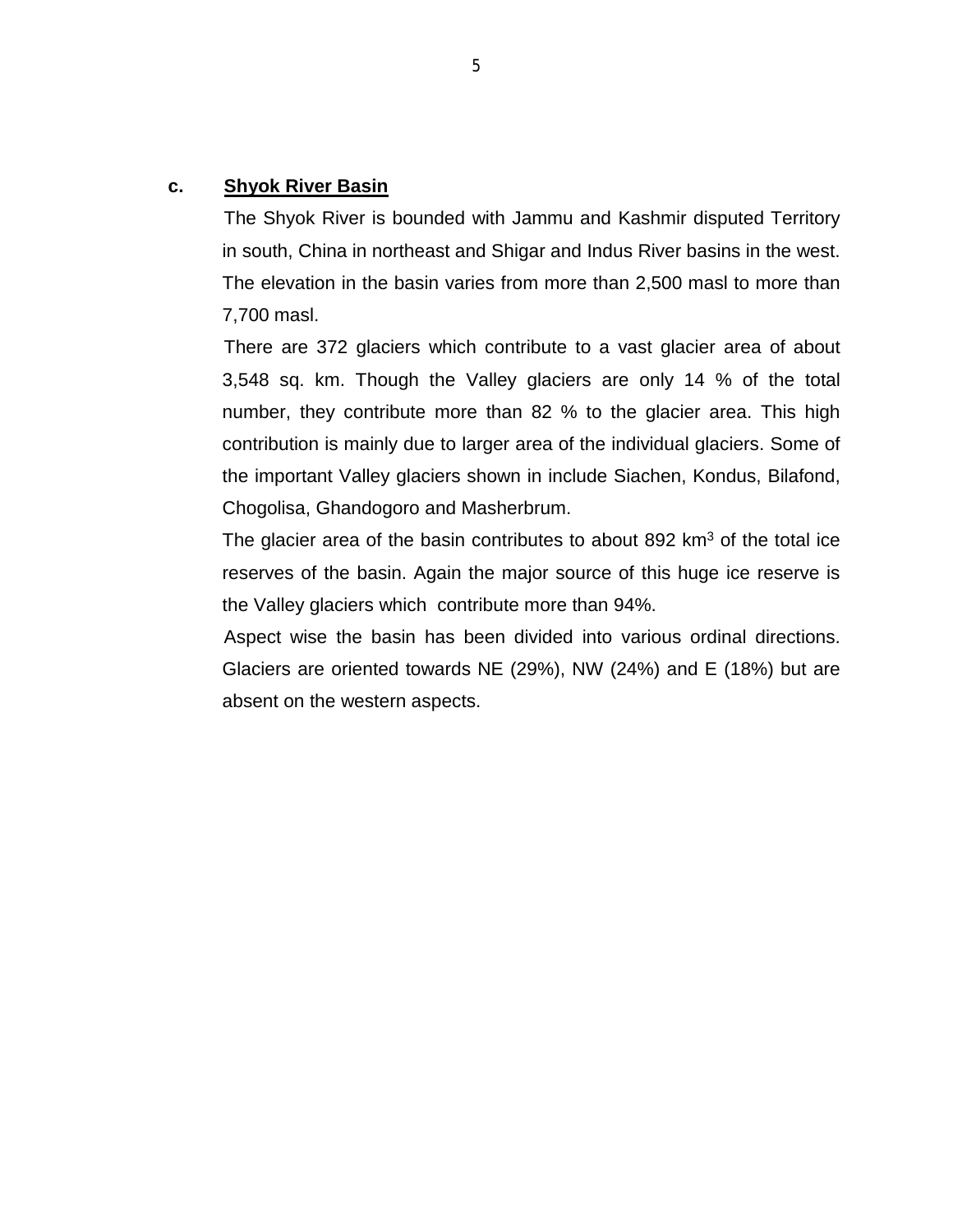

Figure 1.2: The Distribution of glaciers in Shigar and Shyok basins.

8. The northern Pakistan has some of the longest glaciers outside polar region like Siachen (76 km), Hispar (61 km), Biafo (62 km), Baltoro (59 km), Batura (64 km), Yenguta (35 km), Chiantar (34 km), Trich (29 km) and Atrak (28 km). Three out of seven world's largest glaciers are present in the northern areas of Pakistan making its geographic location prime in the region.

### **Statement of the Problem**

9. The melting ice is a manifest of global warming. Alpine Glaciers are subjected to the climate change, which is a consequence of terrestrial heat flux. This research study results in determination of Glacial Hazard in Shigar and Shayok basins in relation with temperature rise in northern areas and rise in anthropogenic activities.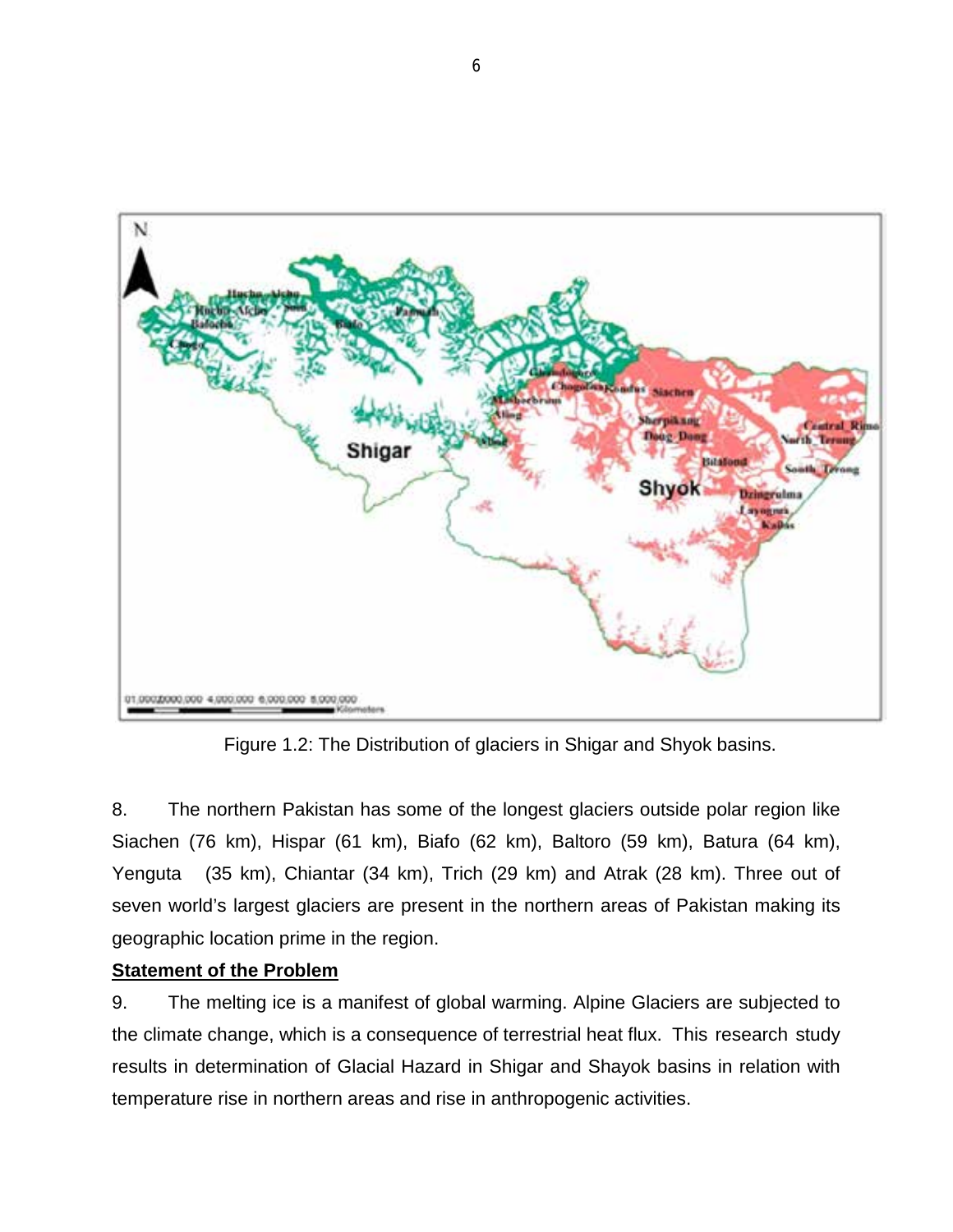#### **Objectives of Research**

10. The prime objective of this study is to assess the glacial hazard of glaciers of Pakistan. The secondary objectives are as following:

- a. Ident of hazard prone areas in Shigar and Shayok basins pertaining to glacial activity for declaration of high risk areas by formulation of Risk Index  $(\%)$ .
- b. Estimation of major glaciers depletion.
- c. Correlation of snow coverage depletion with average annual temperature rise in northern areas of Pakistan.
- d. GIS based identification of suitable locations keeping in view the qualitative risk mitigation.

#### **Scope of Study**

11. Indeed, attempt has been made to document the glaciers depletion of northern Pakistan in the past but with traditional survey methods. In recent times, the dynamics of land cover and particularly climatic change in the area requires a more powerful and sophisticated system such as GIS and remote sensing data which provides a general extensive synoptic coverage of large areas than the traditional survey methods. Remote sensing is helpful in providing up-to-date information and GIS assists in marking spatial distributions and its management. Spatial distribution of glaciers depletion is now possible with high spatial, spectral and temporal resolution image giving fairly accurate results.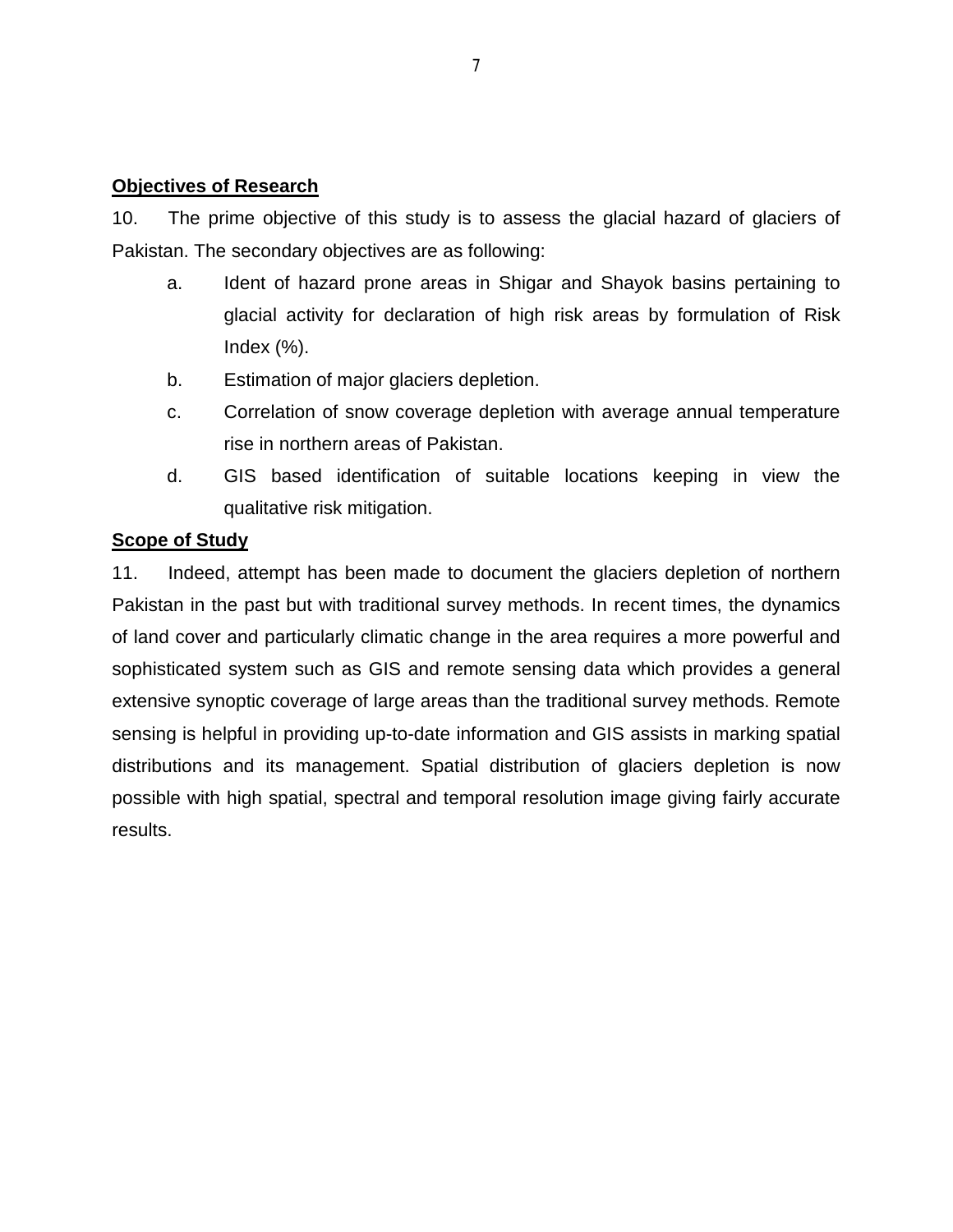# **CHAPTER 2 LITERATURE REVIEW**

#### **General**

12. Earth surface is unique in characteristics it possesses in the form of land cover. Generally, the northern hemisphere has warmed to a greater extent than the southern hemisphere, and mid to high latitudes have generally warmed more than the tropics. Alpine glaciers are subjected to heat flux thus causing them to melt.

13. The warming of the atmosphere caused by increases in greenhouse gases is melting glaciers. Crests of the high ranges in the Karakoram–Himalayan region are largely snow bound. The Karakoram has greater ice and snow cover (27 to 37%) than any other mountain system outside the polar region (Wissman, 1959).

#### **Glaciological Complex**

14. The Karakoram-Himalayan region lies in an environment that is glaciological complex with high altitude source areas (above 4,500 m) having permafrost and annual precipitation in excess of 2,000 mm (Khan, 1994). The Karakoram alpine glaciers are amongst the steepest in the world and they extend through a wide range of climatic environments. Most of the precipitation is not derived from the Indian monsoon but from depressions moving in from the west during the spring and summer. However, occasional monsoon disturbances do succeed in extending sufficiently far north so as to enter the area. Under such circumstances the precipitation levels increases substantially.

15. **Glacier's Velocity and Fluctuations**. Due to great thickness of ice, the deeper parts of the glaciers are at or close to  $0^{\circ}$ C and they behave like temperate glaciers (Hewitt, 1998). Owing to relatively high activity indices, these glaciers have relatively high flow rates ranging from 100 to 1,000 m/yr (Goudie et al., 1984). Velocities of some of the selected glaciers of Karakoram are shown in Table 2.1. Historical record of glacier fluctuations in the Himalayas and the Karakoram indicate that in the late nineteenth century the glaciers were generally advancing followed by predominant retreat (Goudie et al., 1984).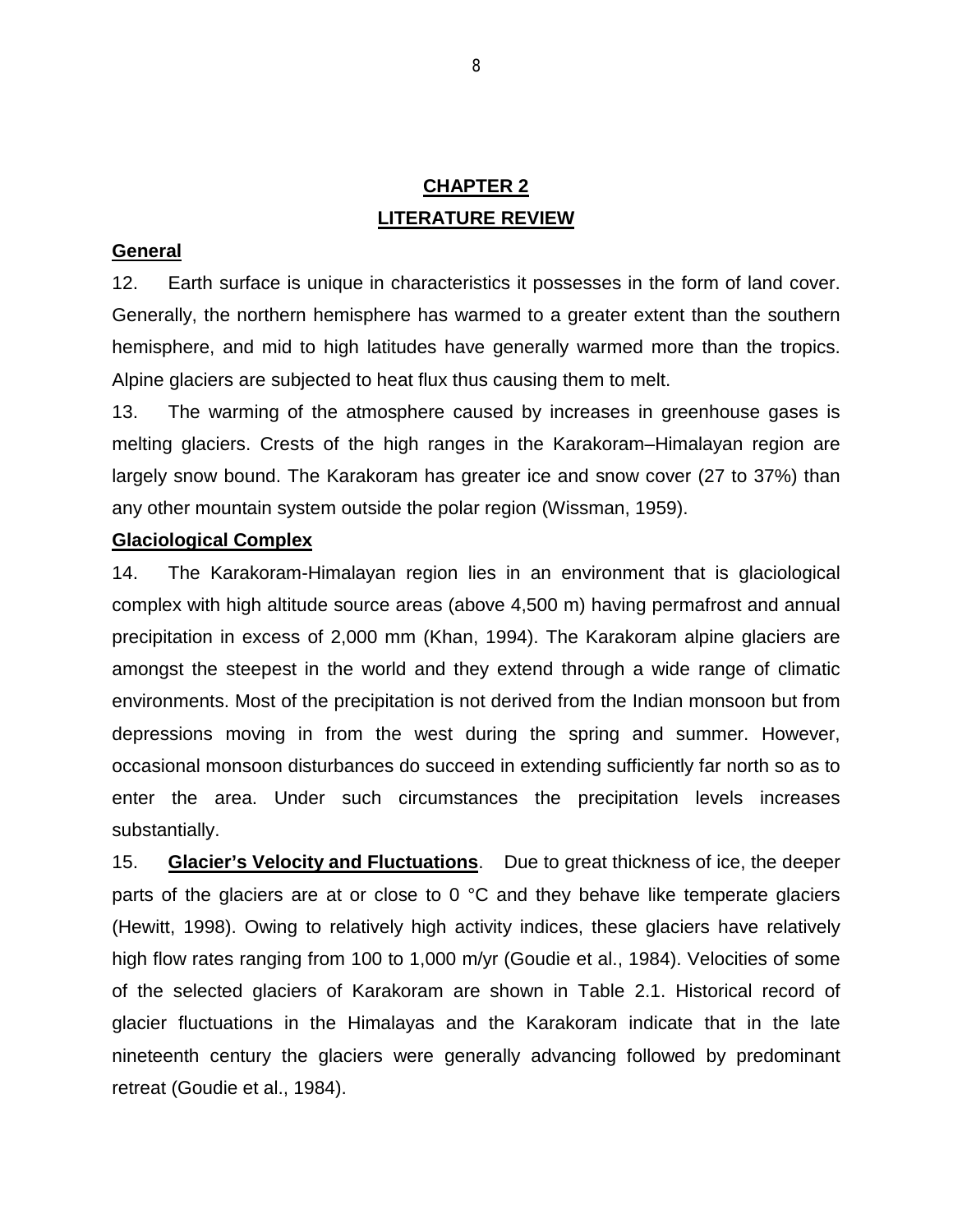| <b>Glaciers</b> | Length (km) | <b>Velocity (m/yr)</b> |
|-----------------|-------------|------------------------|
| <b>Baltoro</b>  | 59          | 300                    |
| Siachen         | 76          | 1,000                  |
| <b>Biafo</b>    | 62          | 19                     |

Table 2.1: Published estimated lengths and velocities of Baltoro, Biafo and Siachen glaciers. The length data is of year 1998 and the velocities are yearly average (Hewitt, 1998).

16. **Glacial Surges and Climate Change**. Five confirmed and three other possible glacial surges in Karakoram have occurred in the past decade (Hewitt, 1998), possibly indicating sensitive response to climate change. Winter storms dominate glacier nourishment at present. However, nearly one third of the high-elevation snow accumulation which has been measured occurs in summer (Hewitt, 1990). Moreover the general patterns of advance and retreat in the region relate to changing vigor of the summer monsoon. This seems to be a further reason to give more attention to surging glaciers as the glaciers fluctuation is subjected to terrestrial heat flux.

#### **Siachen Glacier**

17. The Siachen is the biggest valley glacier of this basin having an area of 1,056 sq. km followed by glacier having an area of more than 323 sq. km. The total length covered by the Valley glaciers is more than 500 km. The maximum length recorded for the Siachen glacier is 76.6 km. Since the inception of anthropogenic activities the Siachen glacier is showing abnormal behaviour. The Siachen glacier is subj to 2 km retreat during the last two decades which is the max retreat in the vicinity.

The Siachen glacier is having fol characteristics :-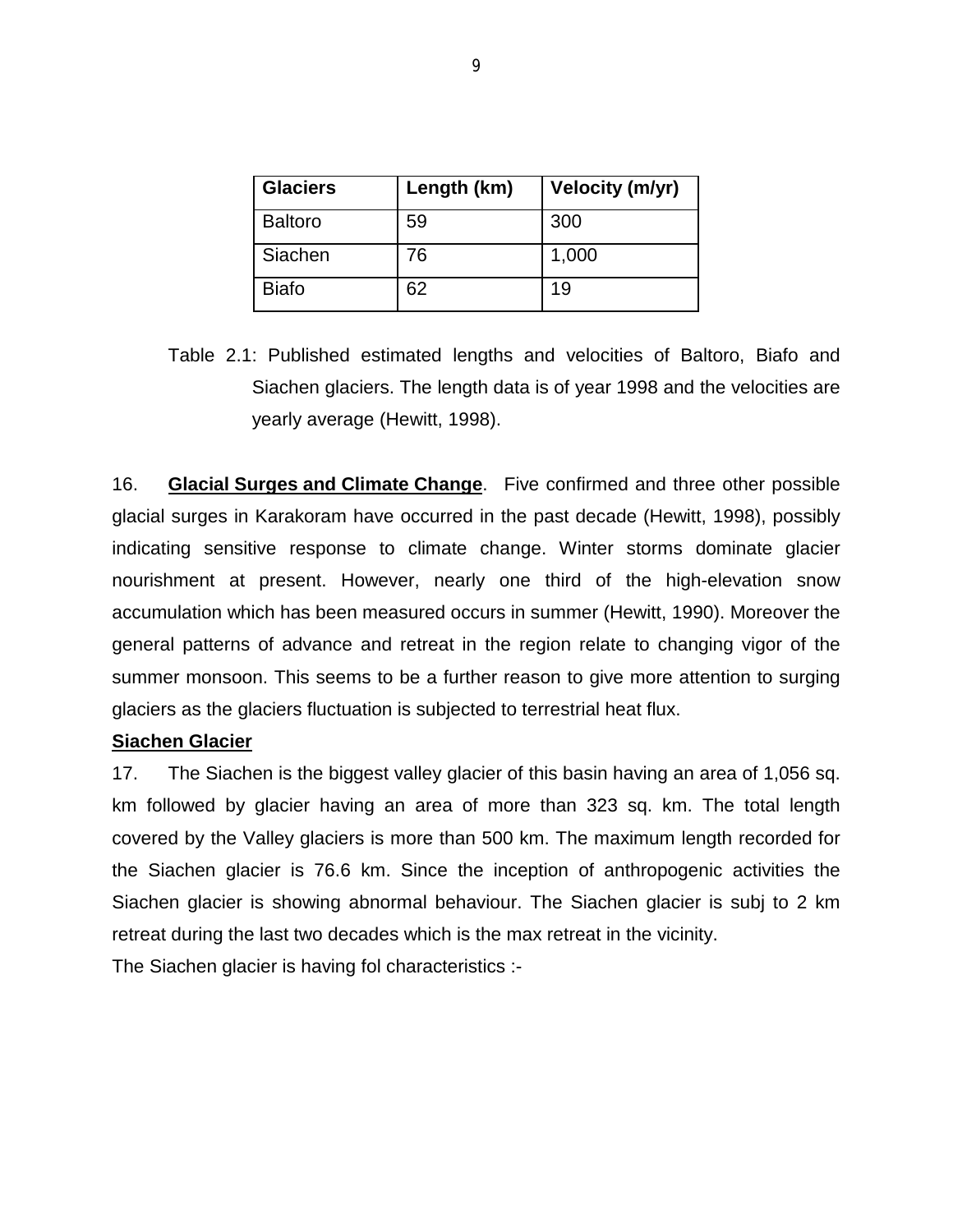| <b>Parameters</b> | <b>Value</b>              |
|-------------------|---------------------------|
| <b>LENGTH</b>     | 76641 m                   |
| <b>ASPECT</b>     | SE                        |
| <b>AREA</b>       | 1056.42 (Km) <sup>2</sup> |
| <b>THICKNESS</b>  | 418.35 m                  |
| <b>RESERVE</b>    | 441.96 (Km) <sup>3</sup>  |
| LAT               | 35°33'27.83" N            |
| <b>LONG</b>       | 76°54'29.49" E            |

Table 2.2: Parameters of Siachen Glacier Situated in Shyok River Basin



Figure 2.1: Siachen Glacier Retreat (2 km in 2 Decades)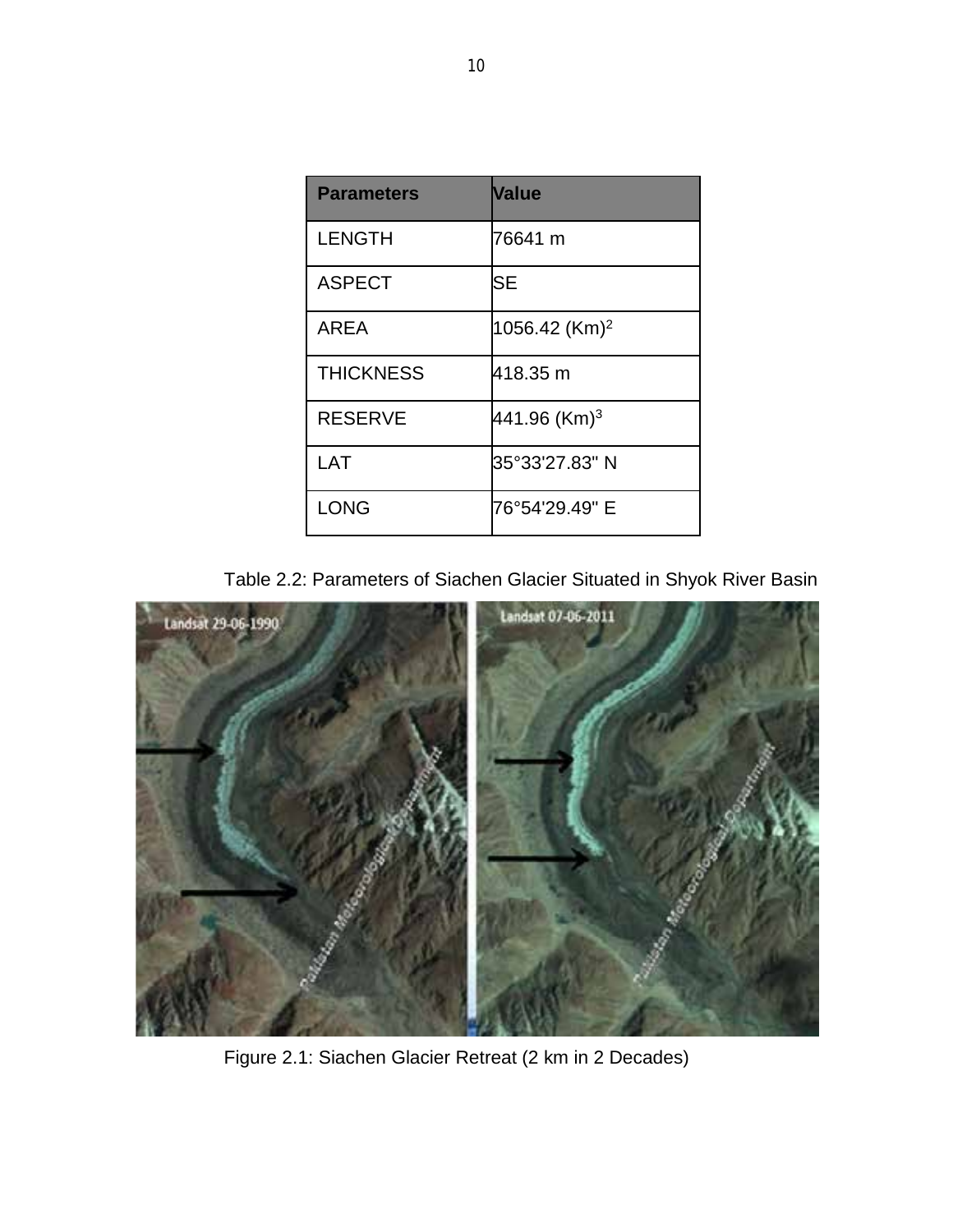#### **Hydrology**

18. The Karakoram and Himalayan mountains form the main source of snow and ice melt runoff to the Indus River System. The precipitation enhancing and shadowing effects of the main mountain ranges provide dramatic contrasts that greatly complicate the hydrological picture. Snowmelt predominates the south of the Himalayan crest. The Indus and its tributaries form the main drainage in the Karakoram-high Himalayan region. East to west, its main tributaries are Shyok, Shigar, Hunza, Astor, Gilgit, Ishkuman, Yasin, Ghizer, Yarkhun, Rich Gol, Arkari, Kunar, Panjkora, and Swat rivers which are fed from these glaciated basins.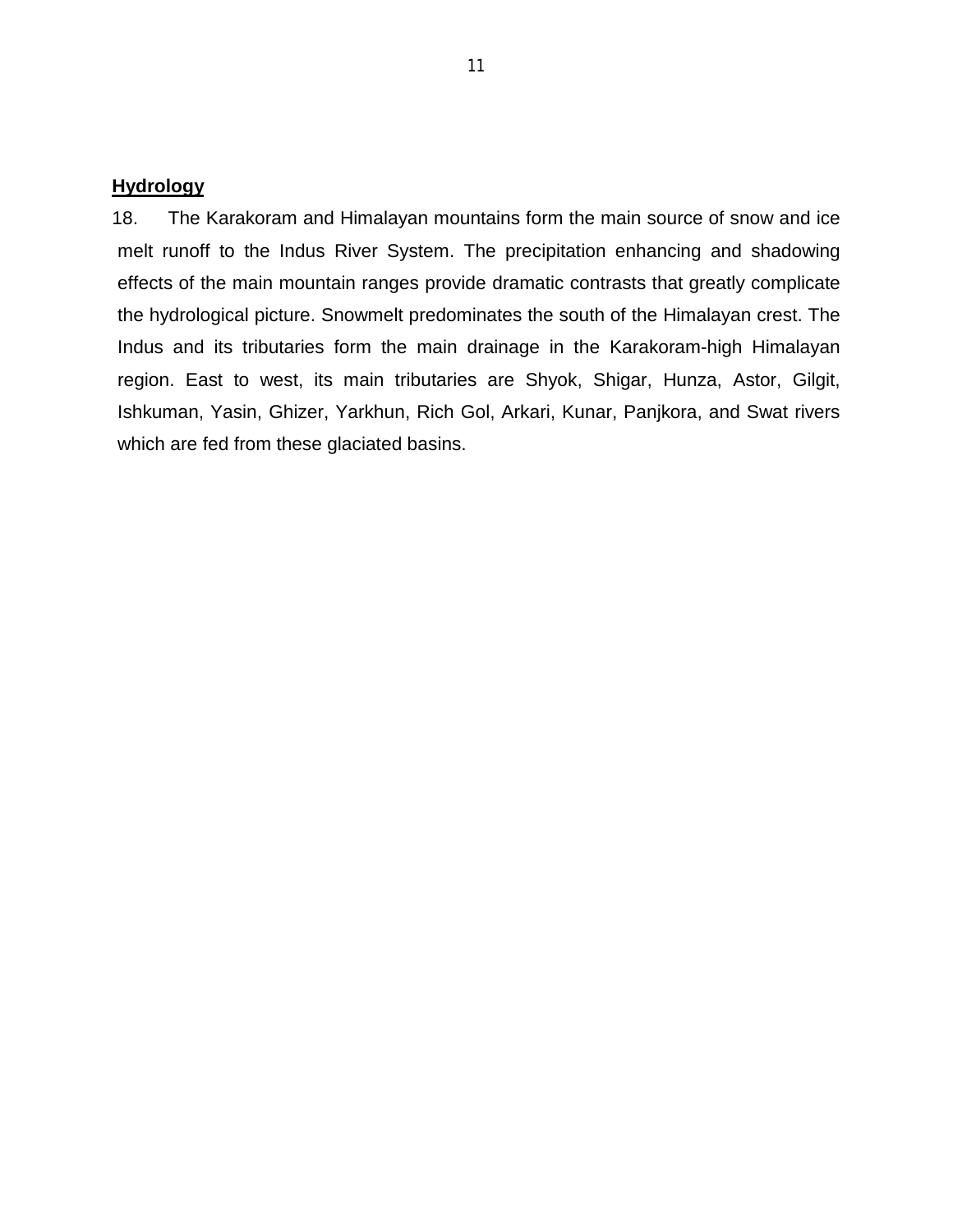# **CHAPTER 3 MATERIALS AND METHODS**

#### **General**

19. The basic materials required for the compilation of glacial hazard assessment of glaciers are high quality topographic maps and temporal high resolution satellite data. The remote sensing data of land observation satellites e.g, LandSat, SPOT, and ASTER is used for the temporal analysis of glaciers and the identification of potentially dangerous depletion. A combination of digital satellite data and the Digital Elevation Model (DEM) of the area is used for better and more accurate results for the computation of glacial hazard assessment of glaciers.

20. Earth's ice cover is changing dramatically. Shrinking ice cover is a clear sign of global warming (Mare, 1997). Global ice melting accelerated during the 1990s, which was also the warmest decade on record. Ice is melting both at sea and on land, with shrinking mountain glaciers and thawing permafrost.

21. Ice is melting at a dramatic pace. Pakistan too is confronted with this problem. Three of the world's seven longest glaciers outside the Polar Regions are located in Pakistan (Figure 3.1) namely Biafo Glacier, Baltoro Glacier and Siachen Glacier which spread over an area of  $72,496$  km<sup>2</sup> and are reported to be melting fast.

22. This research is restricted to Siachen glacier out of Shayok river basin and Baltoro and Biafo glaciers out of Shigar river basin of northern areas of Pakistan. The area is bounded by:-

- Shigar river basin  $75^0$  to 77  $^0$  E Long and 35 $^0$  to 36 $^0$  N Lat  $\mathcal{L}^{\text{max}}$
- Shayok river basin  $75^0$  to  $77^0$  E Long and 34<sup>0</sup> to 35<sup>0</sup> N Lat  $\mathcal{L}^{\text{max}}$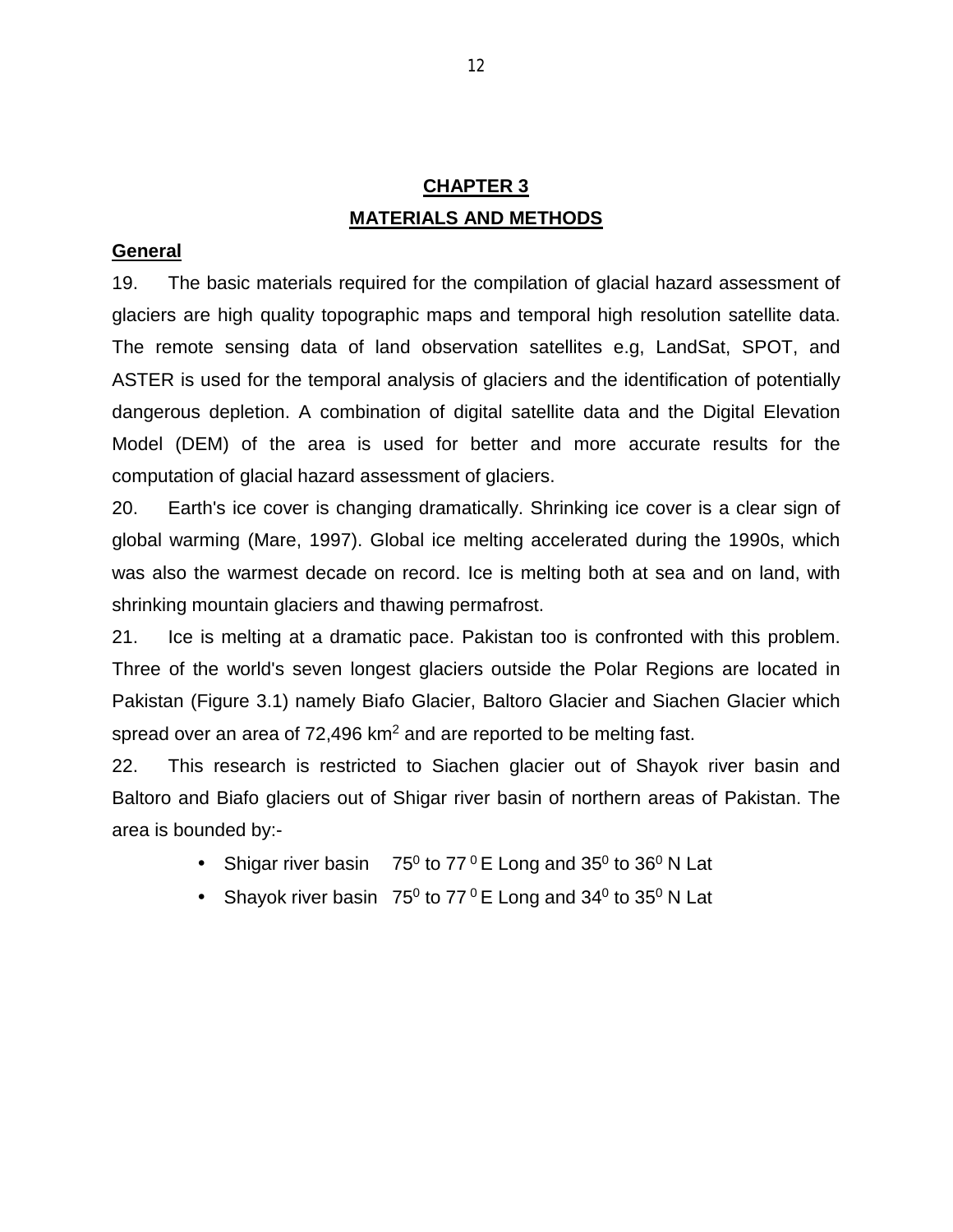

Figure 3.1: Distribution of Glaciers in 10 River Basins of Northern Pakistan

### **Data Sets**

- 23. Following data set is used for the purpose of this research:
	- a. SPOT Images of Baltoro, Biafo and Siachen glaciers of northern Pakistan within the time span of last decades obtained from SUPARCO.
	- b. ASTER multispectral Images of Shayok and Shigar basins of northern Pakistan within the time span of last decades.
	- c. Digital elevation models of Baltoro, Biafo and Siachen glaciers from SRTM data of year 2000, latest release of ASTER GDEM and topographic maps of Survey of Pakistan.
	- d. Meteorological data including average annual temperature record of northern areas of Pakistan during the last decades obtained from Pakistan meteorological department.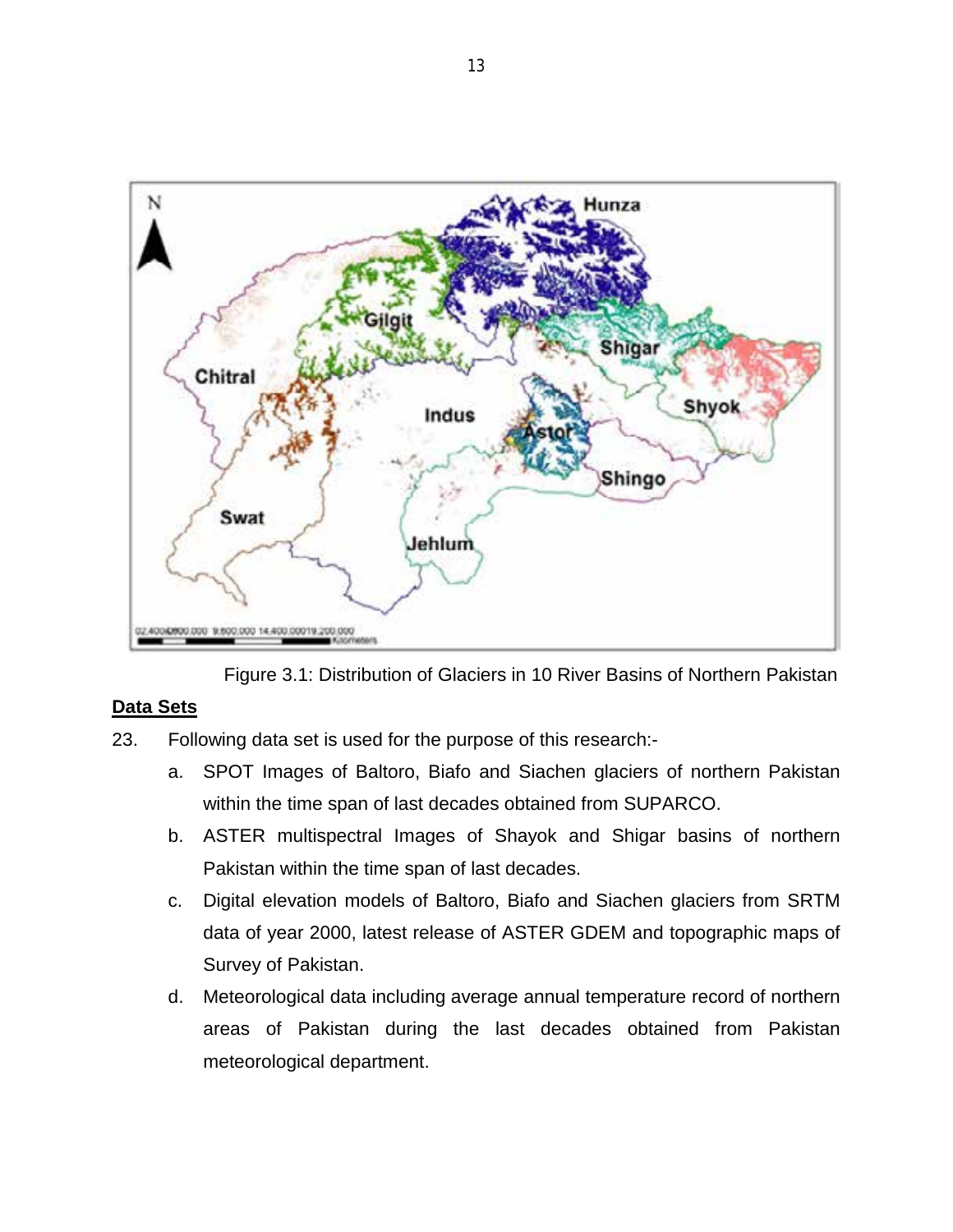e. Geomorphologic data of northern areas of Pakistan obtained from geological Survey of Pakistan.

24. **Topographic Maps**. The glaciers are mostly concentrated in the north. The river basin boundary and spatial distribution of glaciers be identified from the satellite images and supplemented with the available topographic maps at scale of 1:250,000. The topographic maps are the map series of the 1990 published by the Survey of Pakistan. These topographic maps are based on aerial photographs, field surveys at various times, and verification through large-scale topographic sheets.

25. **Satellite Image**. The remote sensing data of LandSat, SPOT and ASTER is used for the spectral differentiation / delineating the boundry of the glaciers. The image data are in digital format and have a pixel size of 30 m and 15 m respectively for analysis of the Baltoro, Biafo and Siachen glaciers out of the two river basins Shayok and Shigar of northern areas.

#### 26. **Software**

- a. ERDAS IMAGINE
- b. ArcGIS
- c. Land Serf
- d. Global Mapper
- e. ENVI
- f. S-Plus

27. **Digital Elevation Model**. Digital Elevation model (DEM) of study area having 30m resolution generated from both the contours of topographic sheets of Survey of Pakistan and the SRTM data down loaded, is utilized for obtaining the slope, aspect and elevation information.

#### **Mean Glacier Thickness and Ice Reserve**

28. All perennial snow and ice masses isobserved for the research. Measurements of glacier dimensions is undertaken with respect to carefully delineated drainage area for each 'ice stream'. Tributaries are included in main streams when they are not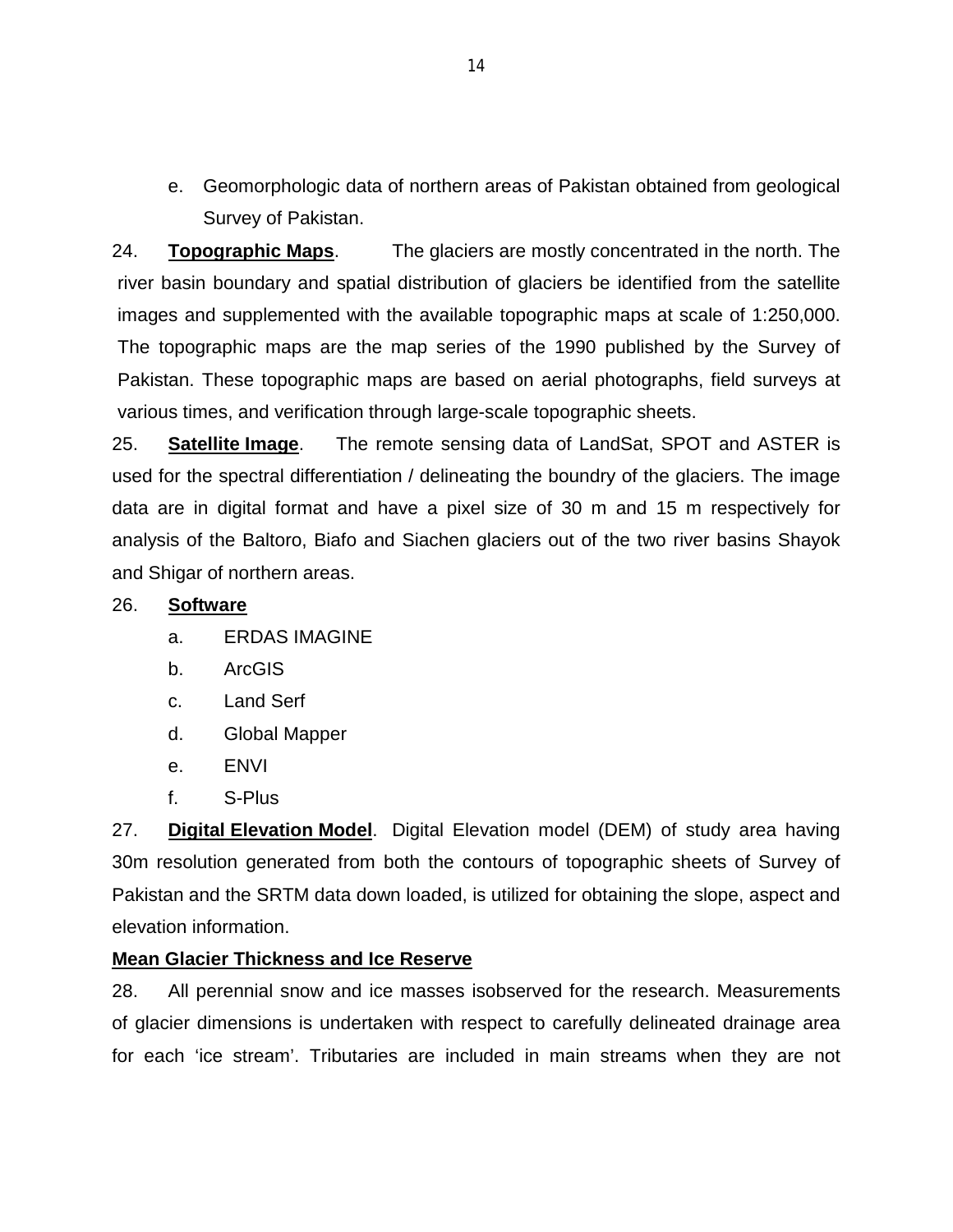separable from one another. If no flow takes place between separate parts of a continuous ice mass, they are treated as separate units.

29. The data based on different geophysical techniques available for the measurement of glacial ice thickness in the northern parts of Pakistan is available for only selected glaciers. To supplement the research results the mathematical model of ice thickness and ice reserves is incorporated. The relationship between ice thickness (H in m) and glacial area (F in  $km^2$ ) is obtained there as:

#### $H = -11.32 + 53.21$   $F<sup>0.3</sup>$

30. This formula is used to estimate the mean ice thickness of the glaciers in meters. The ice reserves are estimated in  $km<sup>3</sup>$  by multiplying mean ice thickness by the glacial area. The volume of the glaciers is calculated using Digital Elevation Models of both times datasets by keeping the minimum elevation as threshold for plane height.

31. The orientation of accumulation and ablation areas is represented in eight cardinal directions (N, NE, E, SE, S, SW, W, and NW). The glaciers identified and mapped in the satellite images are also mapped in the available topographic maps, therefore in this research the elevation of the glaciers is considered for both the datasets involving the contours of topographic sheets (1990) and point data of SRTM (2000).

#### **Image Processing**

32. The LandSat, SPOT and ASTER images are acquired from SUPARCO, after georeferencing the desired Area Of Interest (AOI) is extracted. Moreover the topographic maps are scanned and thereafter georefrencing, all are digitized to get GIS layers for analysis.

- a. The Sat images are processed and georeferenced.
- b. Aspect and Slope maps is generated using height information extracted through DEMs.
- **c.** Identification of Glaciers, GLOFs and Glacial hazard areas is carried out through geospatial analysis.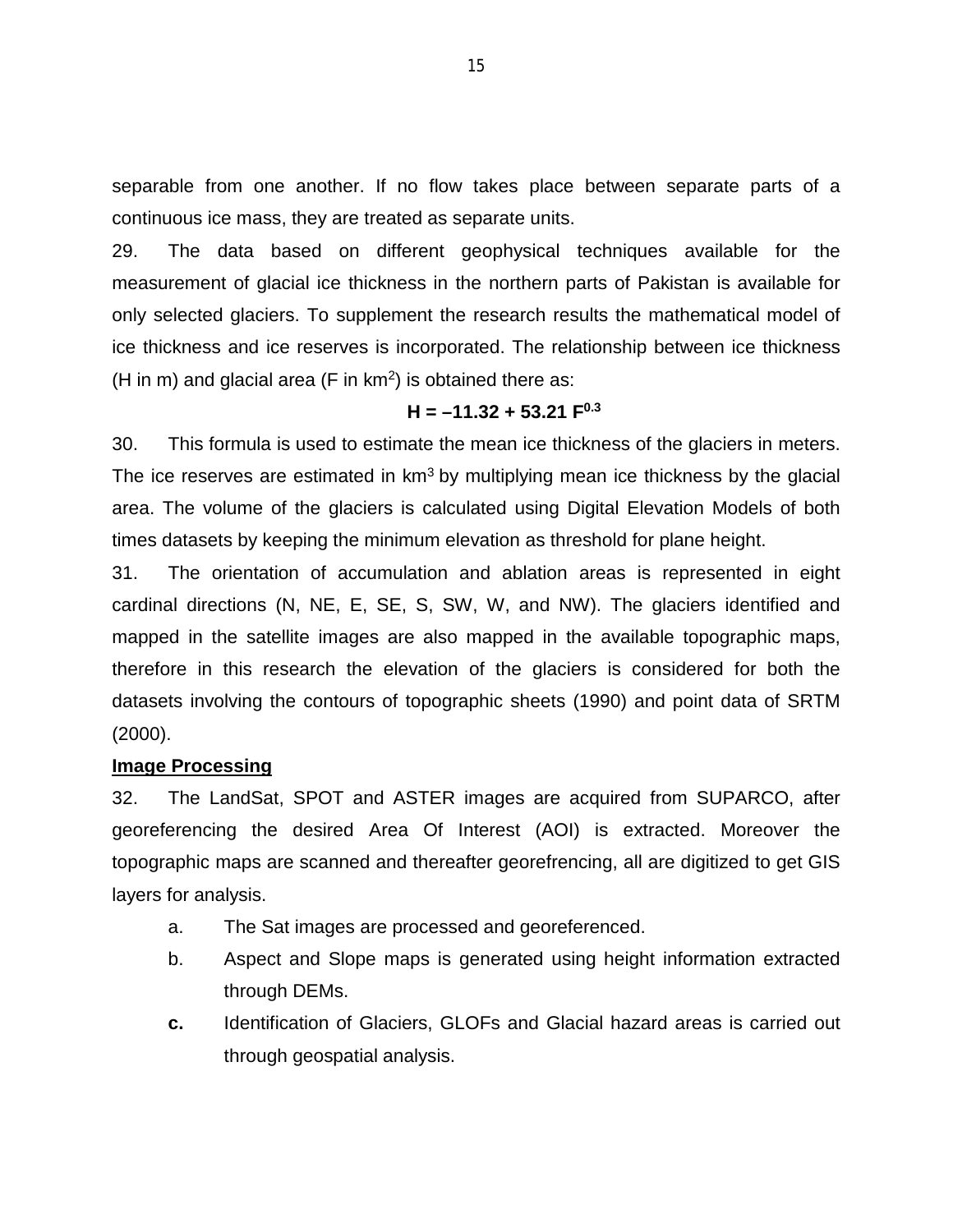#### **Methodology**

33. The study and acquisition of literature, topographic maps and satellite images for capturing the digital data of glaciers is carried out in first phase. Thereafter from maps and SRTM data the digital elevation models are generated for analysis of volumetric decrease / depletion of Baltoro, Biafo and Siachen glaciers in order to assess the glacial hazard in Shiger and Shyok basins. Finally the correlation with anthropogenic activities in this vicinity of northern areas for computation of glacial hazard to the settlements is carried out. The methodology adopted in this research is shown in a flow chart (Figure 3.2).



Figure 3.2: Methodological Flow Chart of Geospatial Analysis of Glacial Hazard.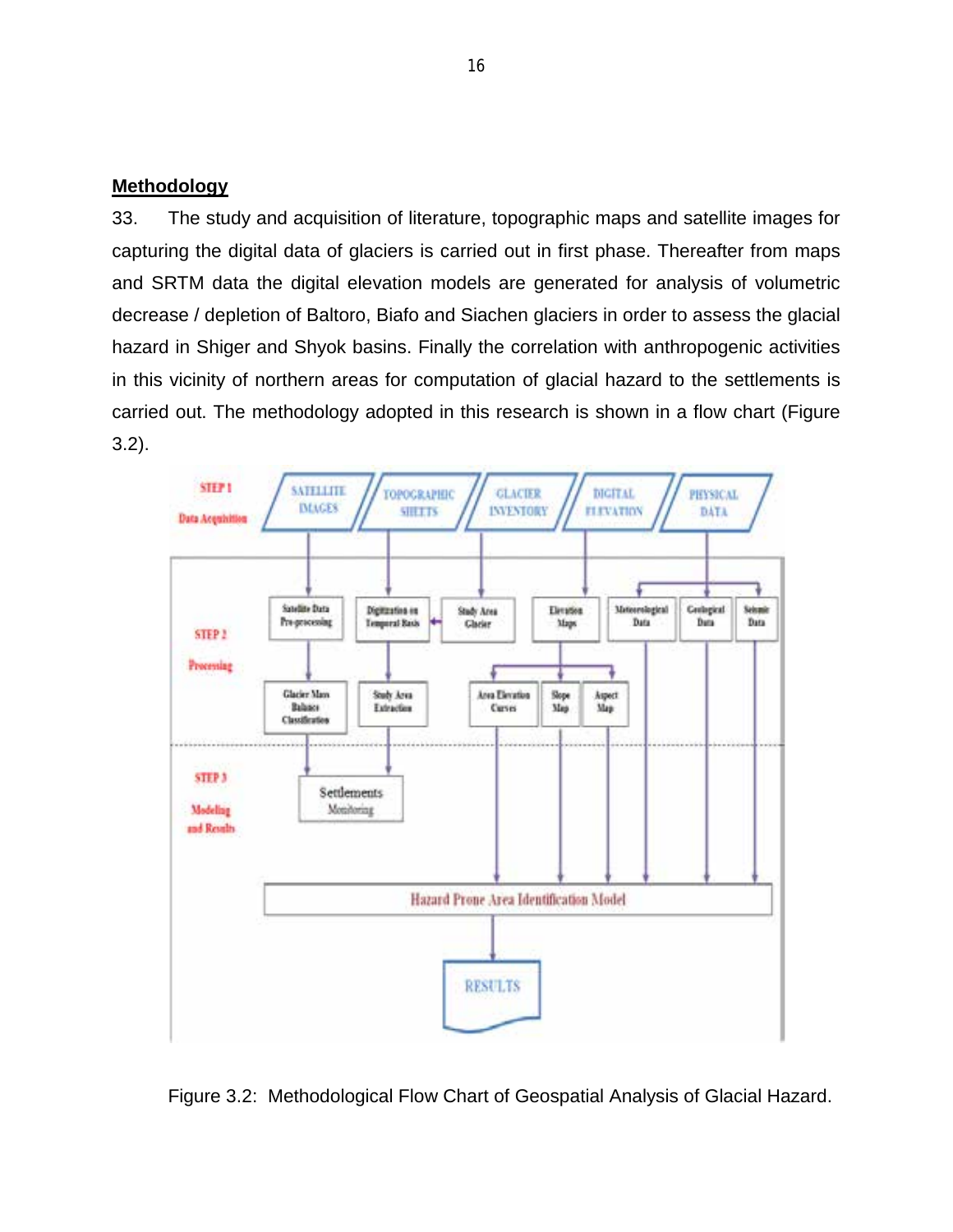# **CHAPTER 4 RESULTS AND DISCUSSIONS**

#### **General**

34. The objectives of this research form the basis of all the analysis carried out in this chapter. The results are presented in the form of maps, charts, statistical tables and discussed appropriately. These include depletion of the important glaciers of northern Pakistan during last decades, spatial distribution of the glaciated areas, and correlation with anthropogenic activities in northern areas of Pakistan to map the glacial hazard extents.

35. Alpine glaciers are generally situated at middle latitude regions of the globe. During most of the summer season, high flows in the Indus River system are due to snow and ice melt of alpine glaciers in the Himalyas. The snow and ice cover of the upper Indus River basin undergoes large spatial as well as temporal variations. The glaciers in Karakoram region are high activity glaciers and have some of the steepest gradients in the world.

36. The figure 4.1 shows the annual rate of change in the ice elevation over the Northern areas. Majority of the Glaciers in Northern areas are with negative thickness change especially at the tongues of the glaciers.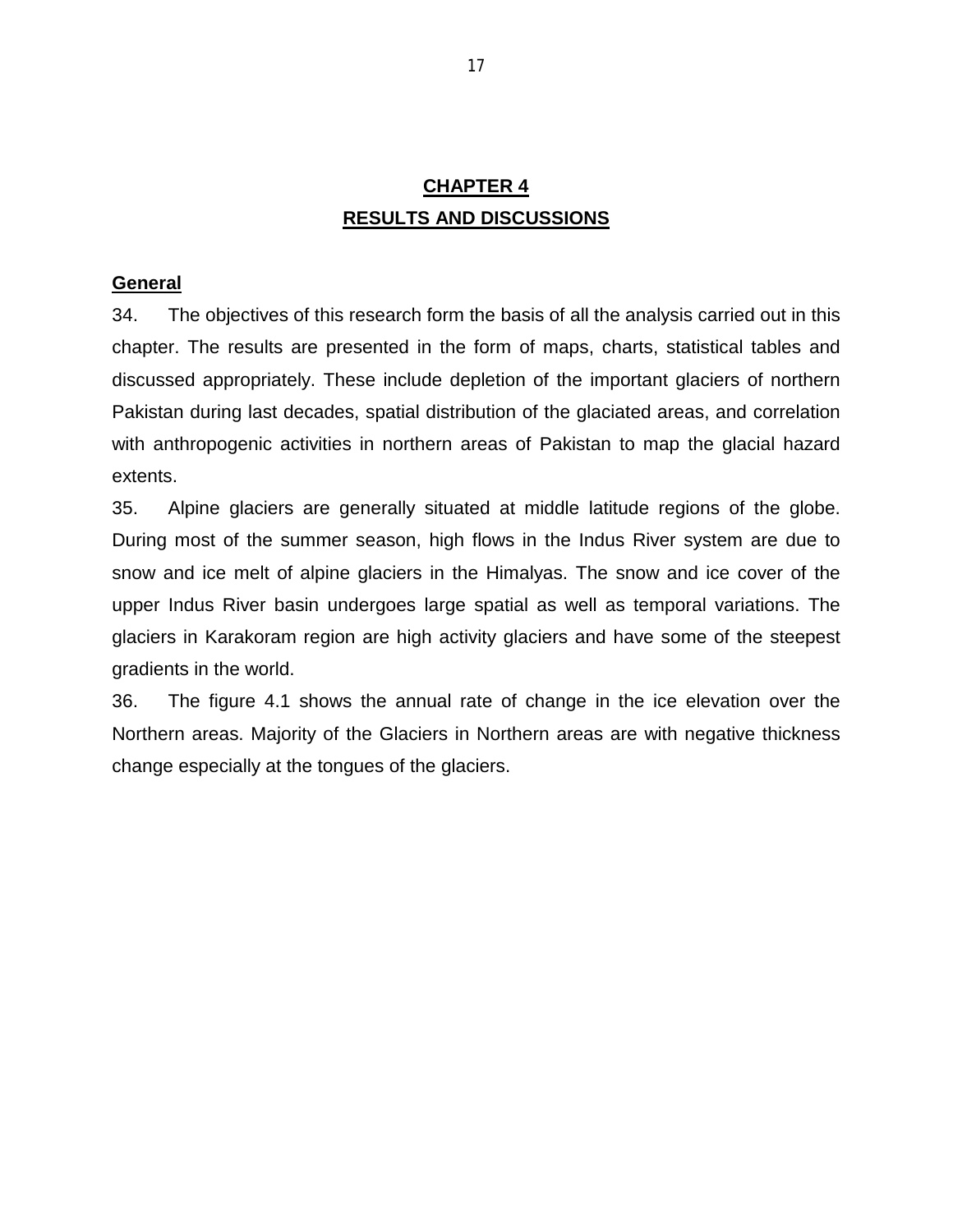

Figure 4.1: Annual Ice Elevation Change Rate of Glaciers of Northern Areas

### **Hazard Prone Areas Identification**

37. High risk areas are identified in Shigar and Shayok basins where settlements are exposed to:-

- a. Land slides
- b. Avalanches
- c. Flash flooding (Glacial Lake Outburst Floods)
- d. Climatic conditions
- e. Snow storms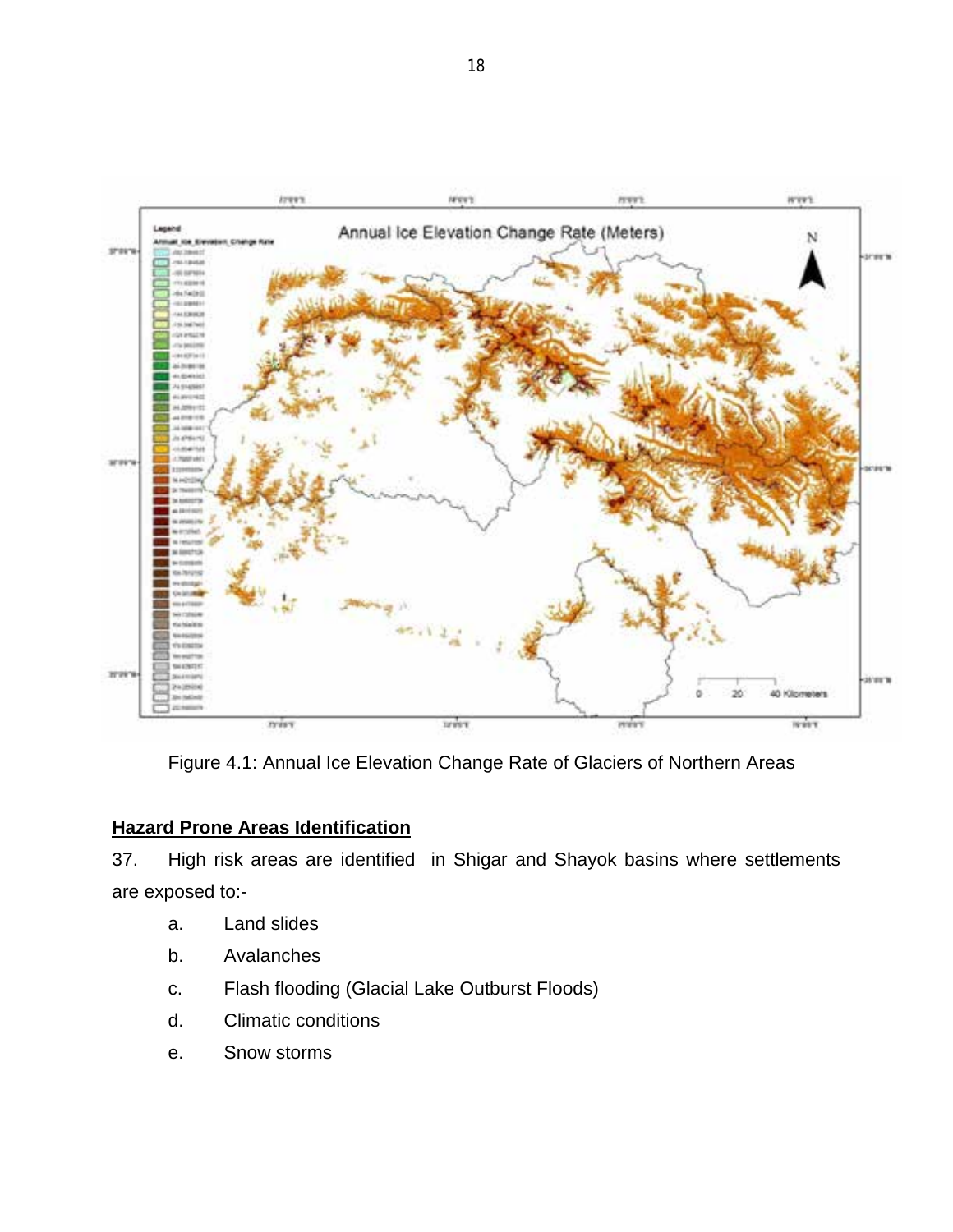These risks are being faced by the spatial locations of settlements, various installations as well as the surrounding areas. Slope and Aspect of various glaciers as well as the surrounding areas (both snow and ice covered peaks and valleys) owing to their exposure to solar radiations, snow accumulation, ice accumulation and formation of crevices in ice, conversion of ice into debris especially in lower peaks of the mountains, formation of glacial lakes and water bodies in glaciated areas due to changing climatic conditions together with anthropogenic activities and lastly the geomorphologic features are the host of factors contributing towards glacial hazard.

#### **Glacial Hazard Analysis**

38. Glaciers experience a substantial retreat and the duration of snow cover is expected to decrease substantially for each °C of temperature increase at mid elevations [\(Bundesministrium, 2003\).](http://alpsknowhow.cipra.org/background_topics/climate/climate_furtherreadings.html%23bmbf_2003)



Figure 4.3: Depletion of Glaciers in Pakistan from 2004 – 2008.

39. Glaciers suffer a further volume reduction. Glacier retreat is expected to enhance summer flow of the alpine rivers. As they retreat, glaciers leave important masses of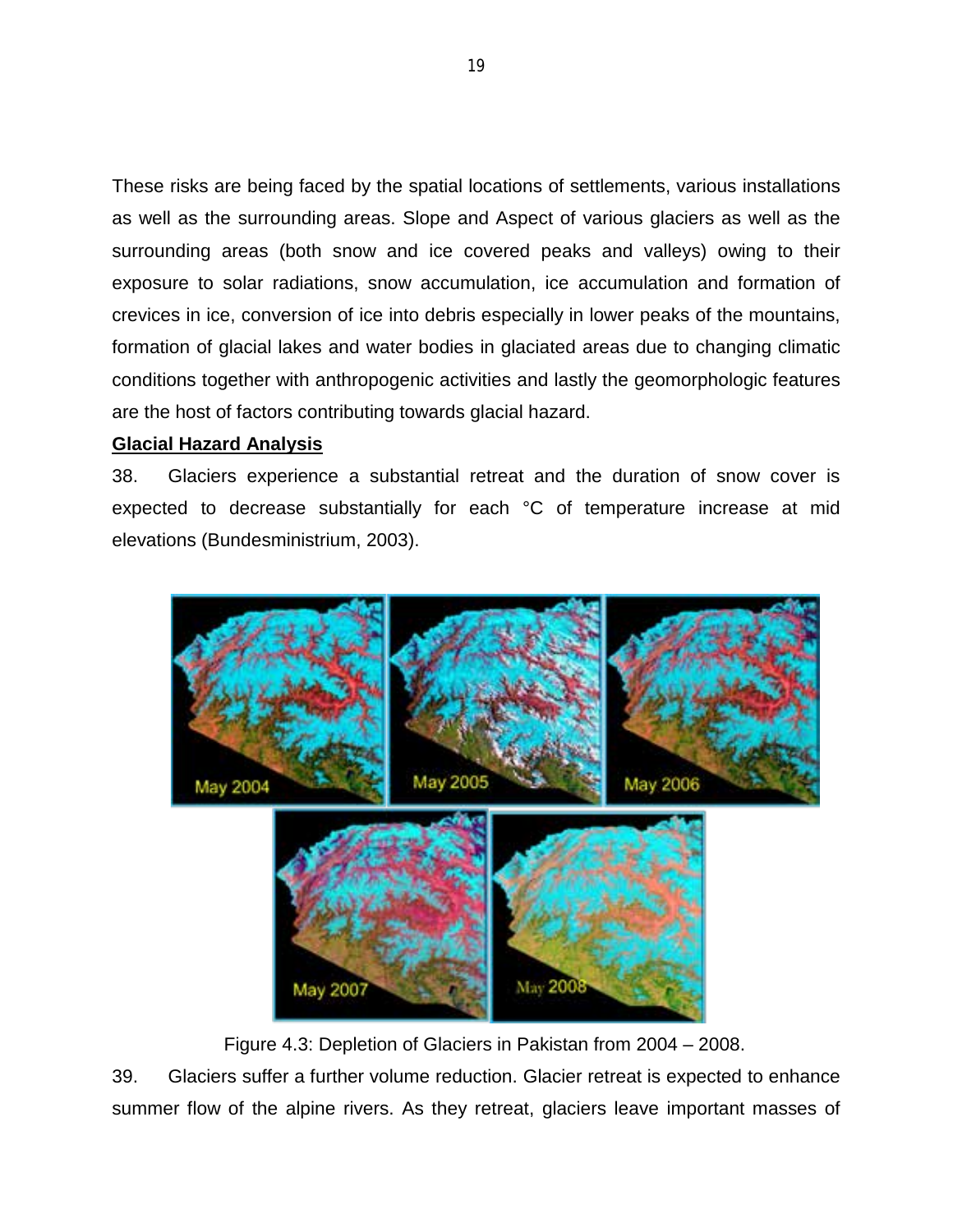unstable rock material, which may contribute to debris flows. Glacial hazard prone areas in the vicinity are at high risk.

40. **Glacial Hazard Risk Indicators**. The glacial hazard risk indicators e.g, Location, Elevation, Slope, Aspect, Retreat and Geomorphology of a particular site determine the description of risk.

| <b>Indicators</b>                                                                                                          | <b>Description of Risk</b>                                                                                                              |  |  |  |
|----------------------------------------------------------------------------------------------------------------------------|-----------------------------------------------------------------------------------------------------------------------------------------|--|--|--|
| Location                                                                                                                   | Location of a settlement (Glaciers with abrupt changes in<br>melting rates are dangerous)                                               |  |  |  |
| <b>Elevation</b>                                                                                                           | Direct relation with the <b>probability of occurrence</b> and its<br>magnitude                                                          |  |  |  |
| The SE is more prone to disasters as it endures more solar<br><b>Aspect</b><br>radiation causing depletion                 |                                                                                                                                         |  |  |  |
| Literature shows a slope between $30 - 45$ % are prone to<br><b>Slope</b><br>glacial hazards such as avalanches and slides |                                                                                                                                         |  |  |  |
| Geomorphology                                                                                                              | Type of <b>underneath surface</b> and parent material                                                                                   |  |  |  |
| <b>Geo Cover</b>                                                                                                           | Heavily forested areas are much safer than open spaces                                                                                  |  |  |  |
| <b>Crevasses</b>                                                                                                           | Deeper crevasses help snow/ice accumulation which may<br>burst out in response to a slight change in parameters                         |  |  |  |
| <b>Snow</b><br><b>Ice</b><br>$\prime$<br>melting<br><b>of</b><br><b>Glacier</b>                                            | Glacial hazards such as <b>GLOF</b> (Glacial Lake Outburst<br>Flood), avalanches, or landslides are triggered by abrupt<br>glacial melt |  |  |  |

Table 4.1: Glacial Hazard Risk Indicators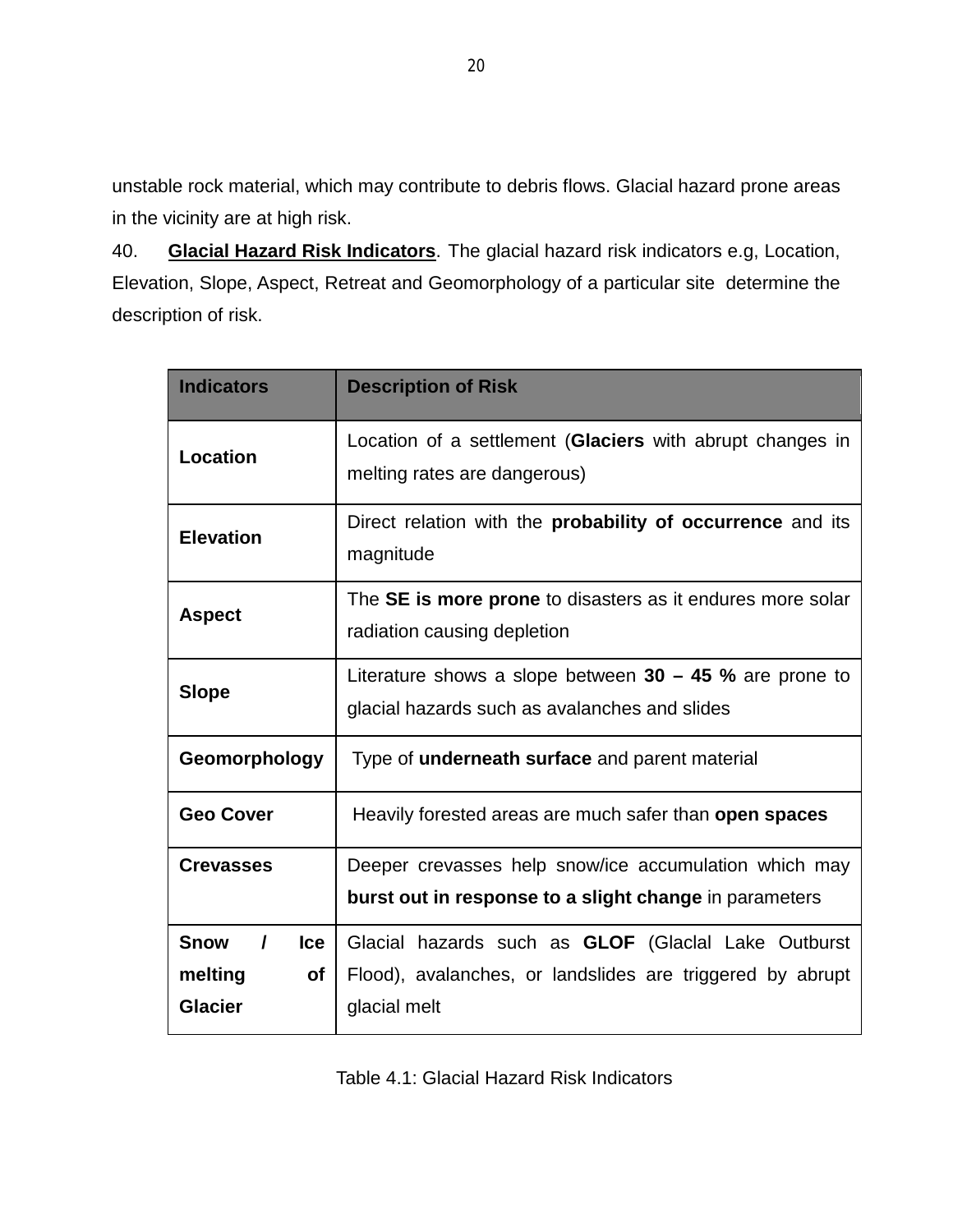41. **Risk Index**. The risk Index factor is assigned based on parameters like Location, Elevation, Slope, Aspect, Retreat and Geomorphology of a particular site. The degree of threat is assigned based on these parameters. Further on the basis of calculated indicators of glacial hazard, the % degree of risk is calculated by using the following equation:-

% Degree of Risk = . Total number of studied indic x 100

| Qualitative<br><b>Degree</b><br><b>of</b><br><b>Risk</b> | Degree of<br><b>Risk</b><br>(%) | <b>Parameters</b>                                                      | <b>Remarks</b>                                | Probability   |
|----------------------------------------------------------|---------------------------------|------------------------------------------------------------------------|-----------------------------------------------|---------------|
| Dangerous                                                | 80-100                          | Location, Elevation,<br>Aspect,<br>Slope,<br>Retreat,<br>Geomorphology | <b>Re Location</b>                            | High          |
| Very High                                                | 60-80                           |                                                                        | Re Adjustment                                 | <b>High</b>   |
| High                                                     | 40-60                           |                                                                        | Continuation<br>at High Risk                  | <b>Medium</b> |
| Moderate                                                 | 20-40                           |                                                                        | Continuation<br>Moderate<br>at<br><b>Risk</b> | Medium        |
| Low                                                      | $0 - 20$                        |                                                                        | May Cont                                      | Low           |

Table 4.2: Probable Outcome Based on Risk Index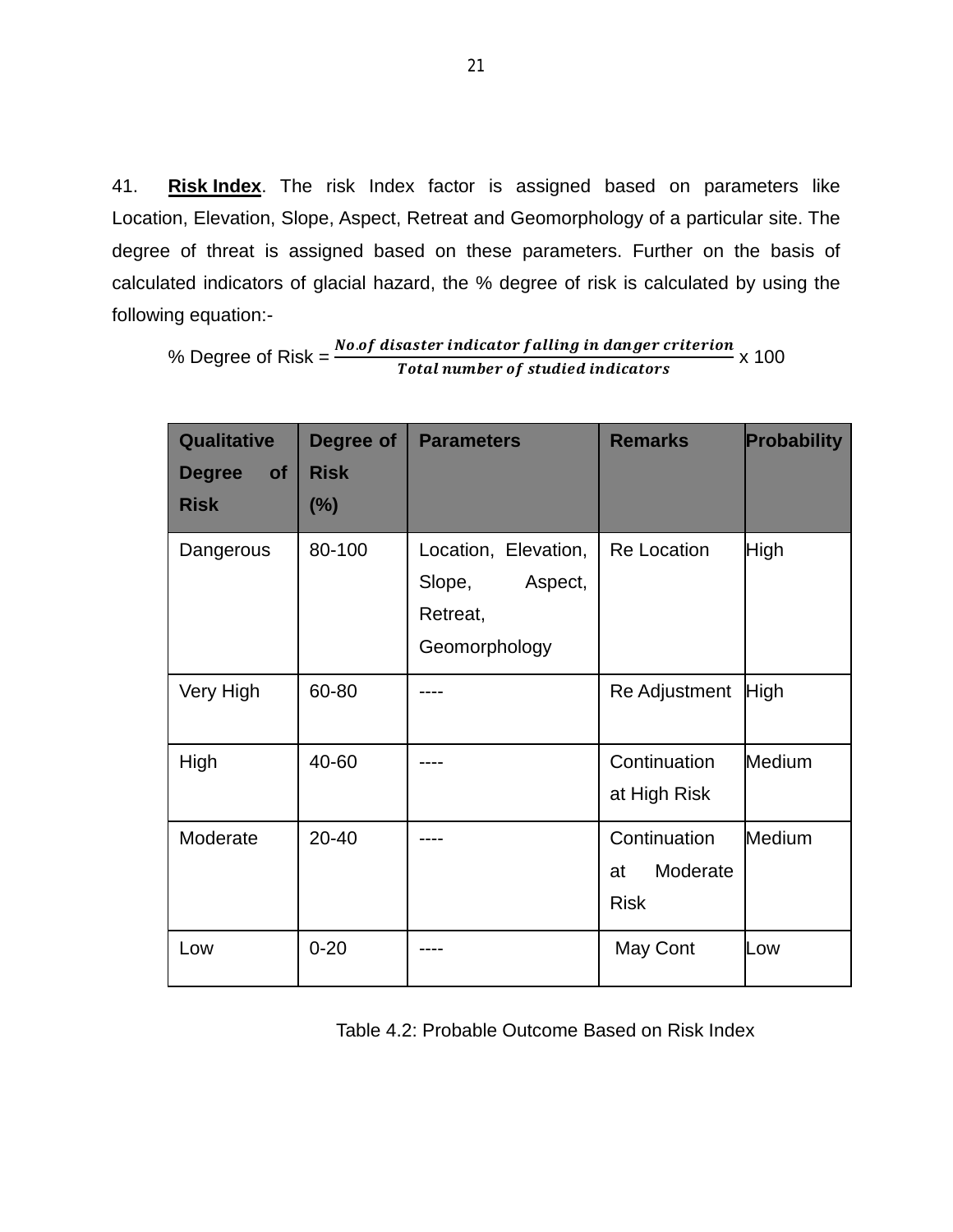#### **Shyok River Basin**

42. The Shyok River basin stretches over a latitudinal and longitudinal range of 34° 39' to 35º 42' and 75º 56' to 77º 27' respectively. This river basin is bounded with Jammu and Kashmir disputed Territory in south, China in northeast and Shigar and Indus River basins in the west. The elevation in the basin varies from more than 2,500 masl to more than 7,700 masl.



Figure 4.4 : The Glaciers Distribution in Shyok River basin.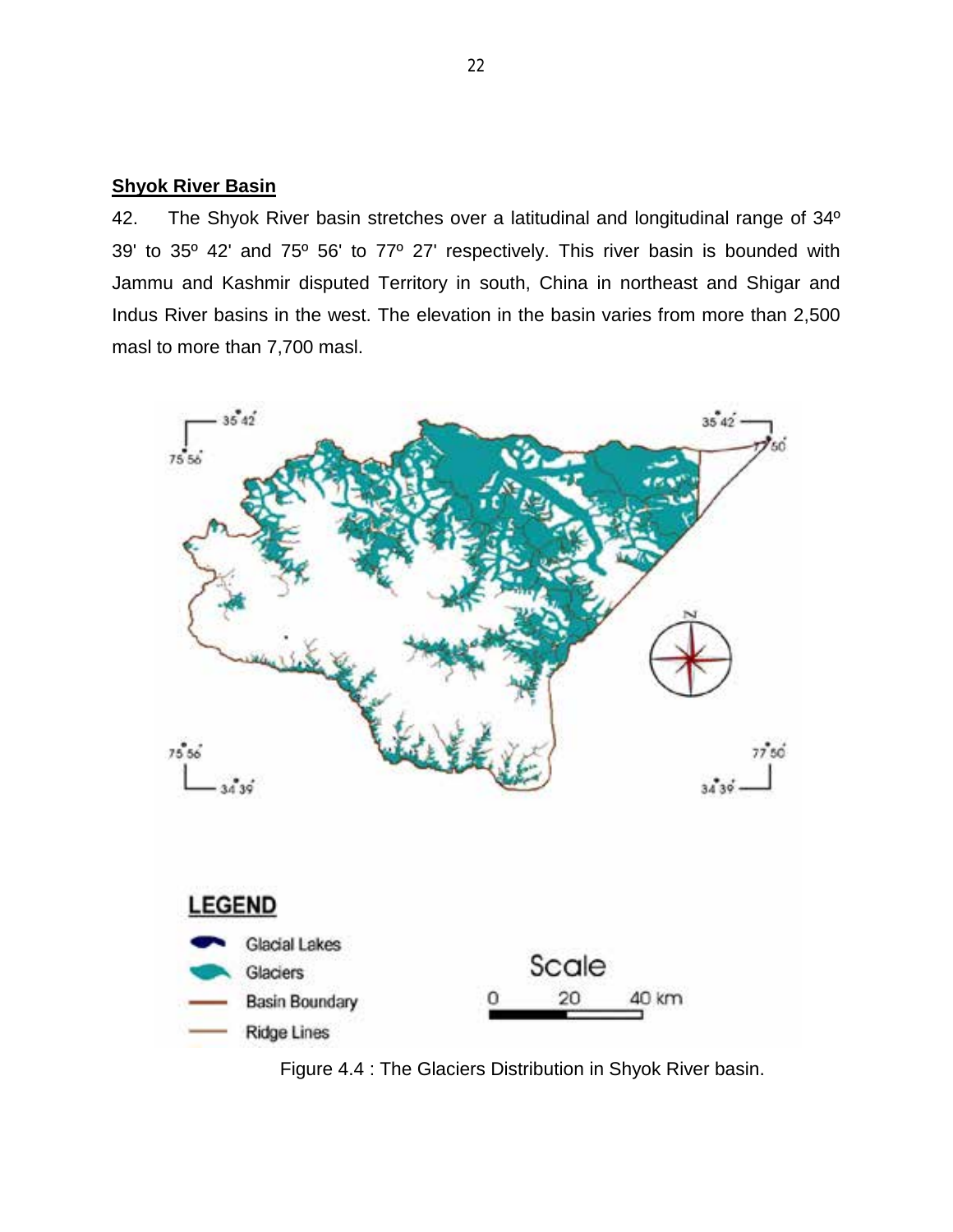43. The total area of the basin is about 10,235 sq. km out of which 34.67% is under the glacier cover. There are 372 glaciers in the basin out of which 86% can be classified as mountain type glacier while only 14% are the Valley glaciers. The Siachen is the biggest valley glacier of this basin having an area of 1,112 sq. km. The Bilafond glacier is a large size Valley glacier having several supra glacial lakes.

#### **a. Aspect Wise Snow Coverage of Shyok Basin**

(1) The huge size glaciers are concentrated on NE and SE aspect of the basin. The SE and S aspects have the maximum glacier area of about 1,657 and 501 sq. km respectively owing to the fact that the larger glaciers like Siachen, Kondus, Bilafond, Ghandogoro, Masherbrum, etc. are facing to these aspects.



Figure 4.7: Aspect Wise Snow Coverage in Km of Shayok Basin

(2) The above figure shows aspects zone of N has maximum snow coverage whereas zones of W to ESE have minimum snow coverage over the year. Five different seasons and the aspect-wise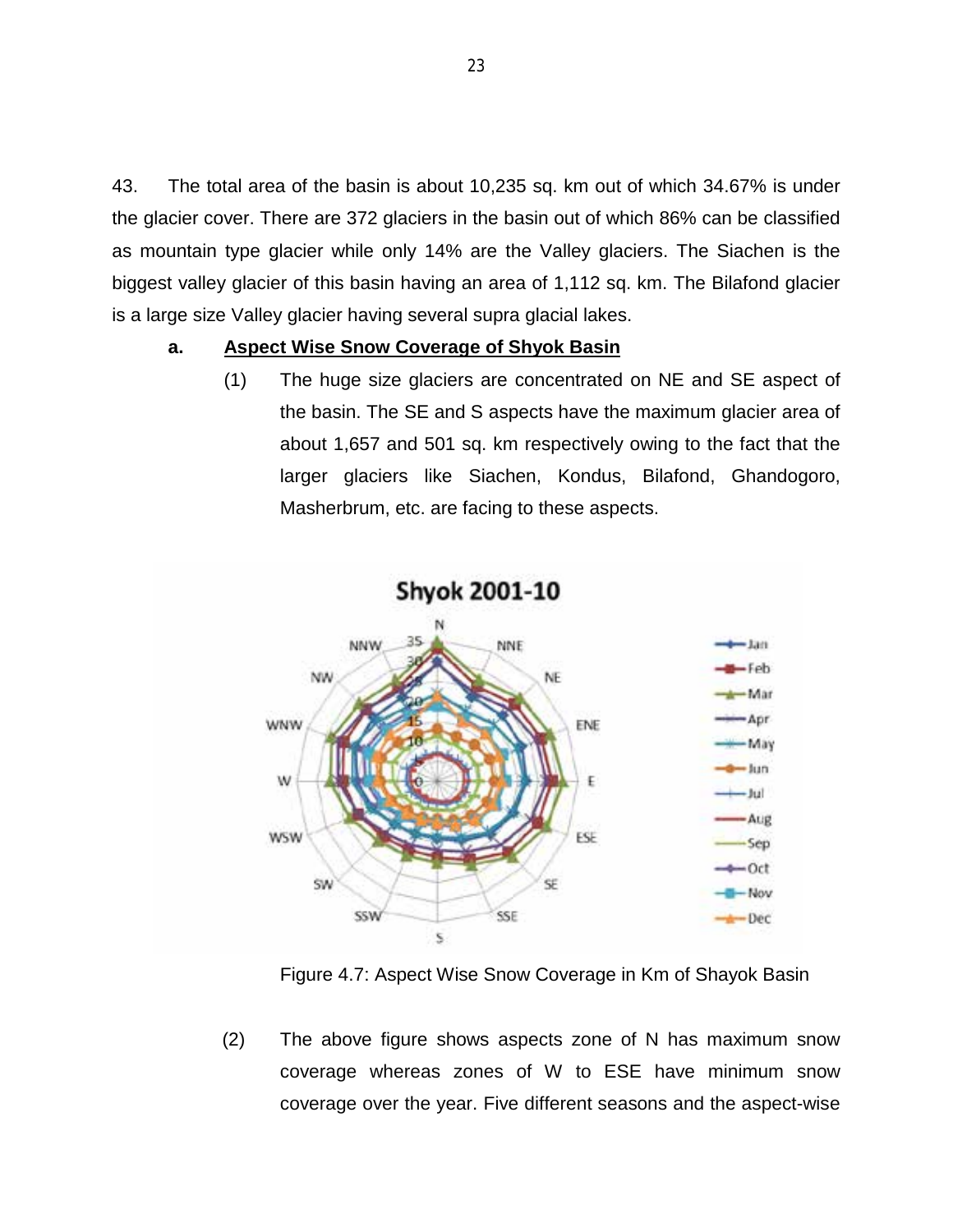snow distribution in these seasons can be seen easily from the figure. Here it is clear that the aspect zones N to NE and S to SW hold greater area of the basin than other aspect zones and the other aspect zones have maximum melting activities which may cause triggering of some catastrophic event in combination with factors such as seismic activity, high temperature and anthropogenic activity.

#### **Settlement**

44. Settlement if situated near snout of glacier at a height near 14000 ft. The location may be prone to disaster from a possible glacial mass movement / debris flow. The glacier containing debris and rock fragment may prove catastrophic cause of a cloud burst.



Figure 4.9: Glacial Hazard to Settlement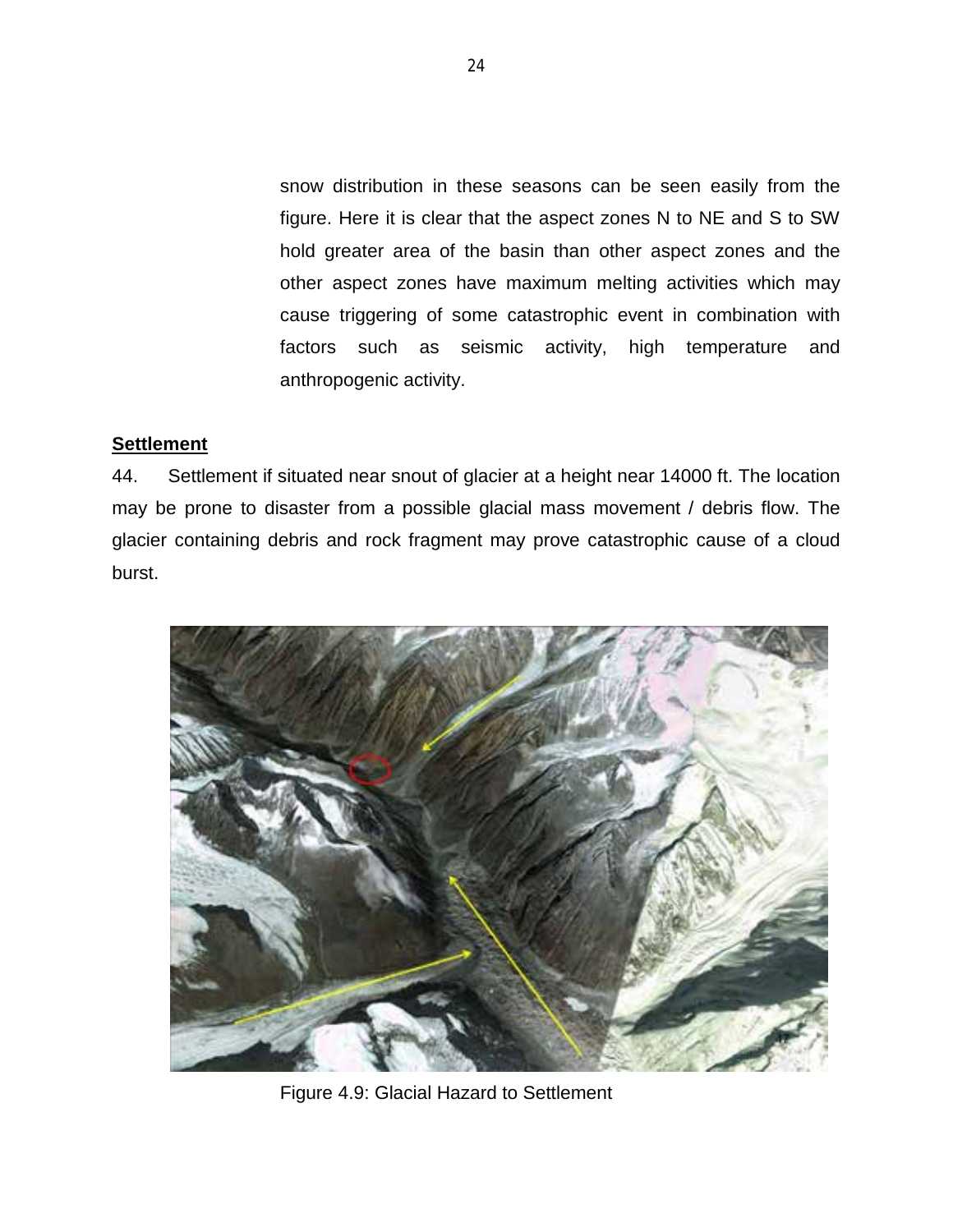#### 45. **Determination of Glacial Hazard Risk Index**

- a. The glacial hazard risk index is determined by aggregating the degree of risk for certain parameters like location, elevation, slope, aspect, retreat and geomorphology of a glaciated area.
- b. **Location**. The location of glacier terminus / snout approaching settlement site. Although glacier seem motionless to the observer, in reality glacier is in endless [motion](http://en.wikipedia.org/wiki/Glacier%23Glacial_motion) and the glacier terminus is either advancing or retreating. The location of the terminus is directly related to [glacier mass balance,](http://en.wikipedia.org/wiki/Glacier_mass_balance) which is based on the amount of snowfall which occurs in the [accumulation zone](http://en.wikipedia.org/wiki/Accumulation_zone) of a glacier, in comparison to the amount that is melted in the [ablation zone.](http://en.wikipedia.org/wiki/Ablation_zone) The position of a glacier terminus is impacted by localized / regional temperature change over time posing threat to the settlement.
- c. **Elevation.** The elevation of settlement nearest glacier makes it vulnerable. All the time it's cold at 18,000 feet and above. Globally, the prognosis for glaciers is dismal. At elevations below 14,000 feet the Himalayan Alps are melting, and that the same is true throughout the region. Antecedent, the low elevation of the glacier pose threat to the settlement site as depletion of glacier can cause catastrophic.
- d. **Aspect**. The orientation of the glacier surface with respect to incoming solar radiation, or aspect, e.g, SE which is particularly important on account of depletion, in area of Shyok alpine glaciation, i.e, on the mid latitudes. The smaller glaciers are particularly more impacted by the aspect. The sloping surface facing the sun receive much more solar radiation than if that same surface were flat. There is generally a melting of glaciers and lowered snowlines towards the southeast slopes, thus the glacier aspect being SE to S causes a major hazard to settlement as of being more pronounced aspect to solar radiation.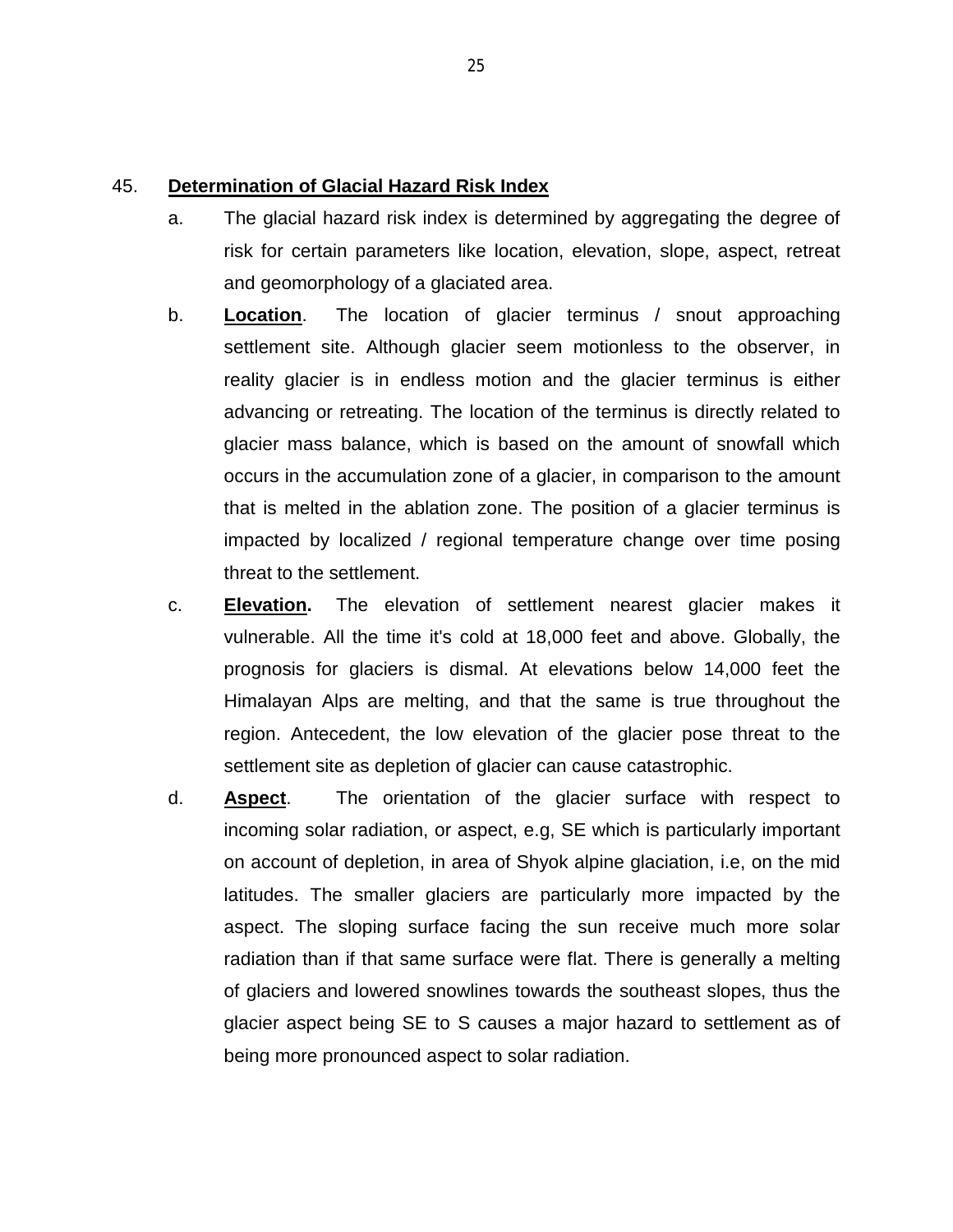- e. **Slope**. Alpine glaciers are found only where snow has room to accumulate to a large enough mass. Because of this, glaciers have a preference for peaks that have wide plateau areas. Steep, precipitous peaks tend to have less of a snow cover, because the snow is unable to pile up on the steep slopes. If a highland area is dissected into many steep slopes, avalanches redistribute snow to the valleys, and glaciers is confined to these gentler slopes. The glacier having more than 30 % slope encompasses hazard of avalanche triggering. The settlements nearest glacier having their slope more than 30 % make them more prone to avalanche trigger once coupled with geothermal gradient cause of global warming.
- f. **Geomorphology**. Geomorphology of the glaciers dictate the underlying [bedrock](http://en.wikipedia.org/wiki/Bedrock) [topography](http://en.wikipedia.org/wiki/Topography)**.** Valley glaciers, which provide drainage for icefields, are also constrained by underlying topography. Ice-free exposed bedrock and slopes often surround valley glaciers, providing snow and ice from above to accumulate on the glacier via [avalanches](http://en.wikipedia.org/wiki/Avalanche)**.** The area is tectonically active as the main karakoram thrust (MKT) passes nearby. The impact of regional geodynamics and local tectonics dictate generation of glacial hazard to the settlements if nearest glaciers be posing threat of alluvial fan.

46. **Glacial Hazard Risk Index For Settlement**. The degree of glacial hazard risk index of the settlement site is determined based on certain parameters as following :-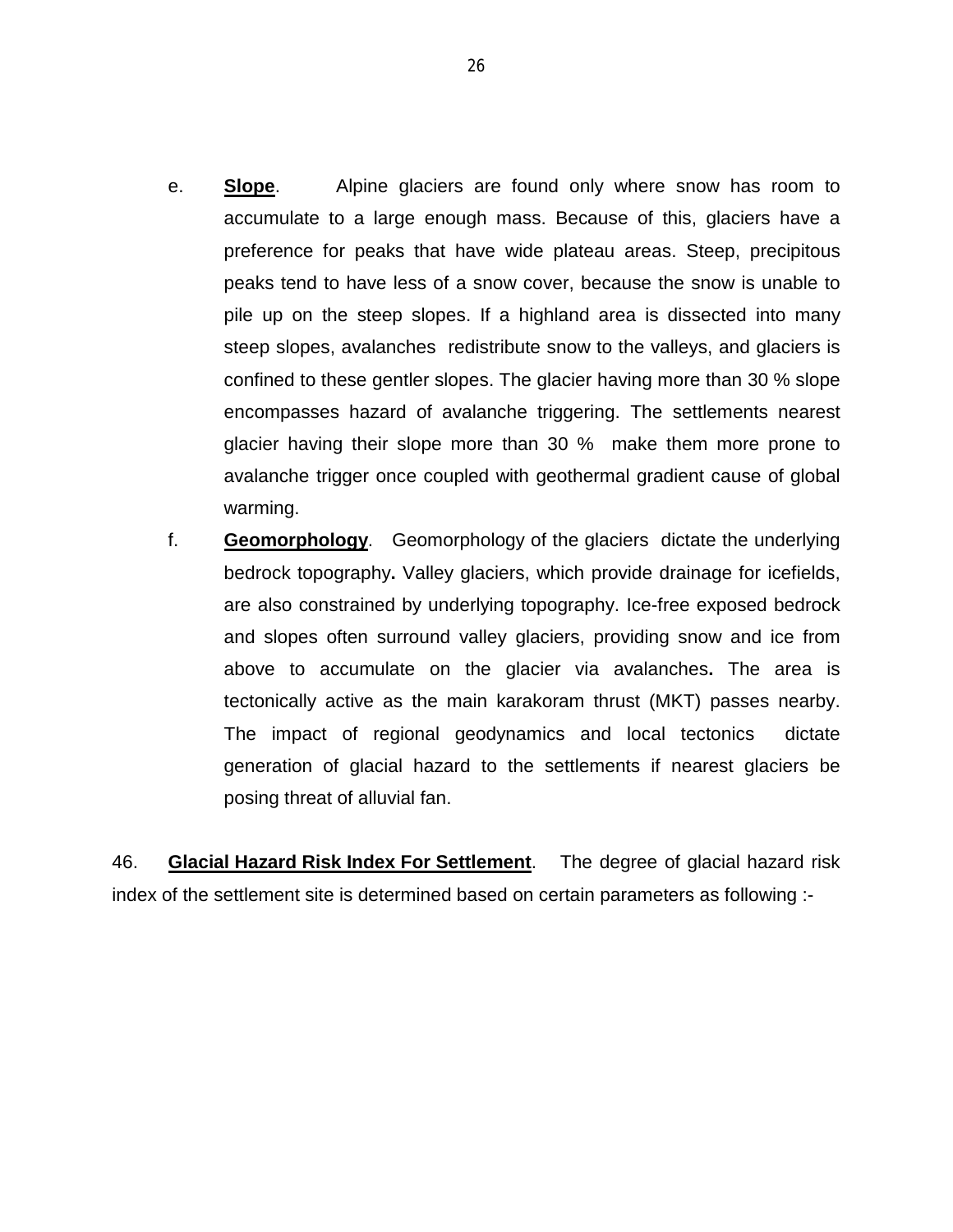| <b>Parameters</b> | <b>Weight</b> | <b>Remarks</b> |
|-------------------|---------------|----------------|
| Location          | 20%           |                |
| Elevation         | 20%           |                |
| Aspect            | 20%           |                |
| Slope             | 20%           |                |
| Geomorphology     | 20%           |                |

Table 4.5: Glacial Hazard Risk Index for Settlement.

47. On the basis of the above table it is concluded that all the studied indicators of disaster fall in the dangerous criteria or otherwise. Therefore according to equation of degree of risk, the max degree of risk is as follows:-

> % Degree of Risk =  $5/5*100$  $= 100%$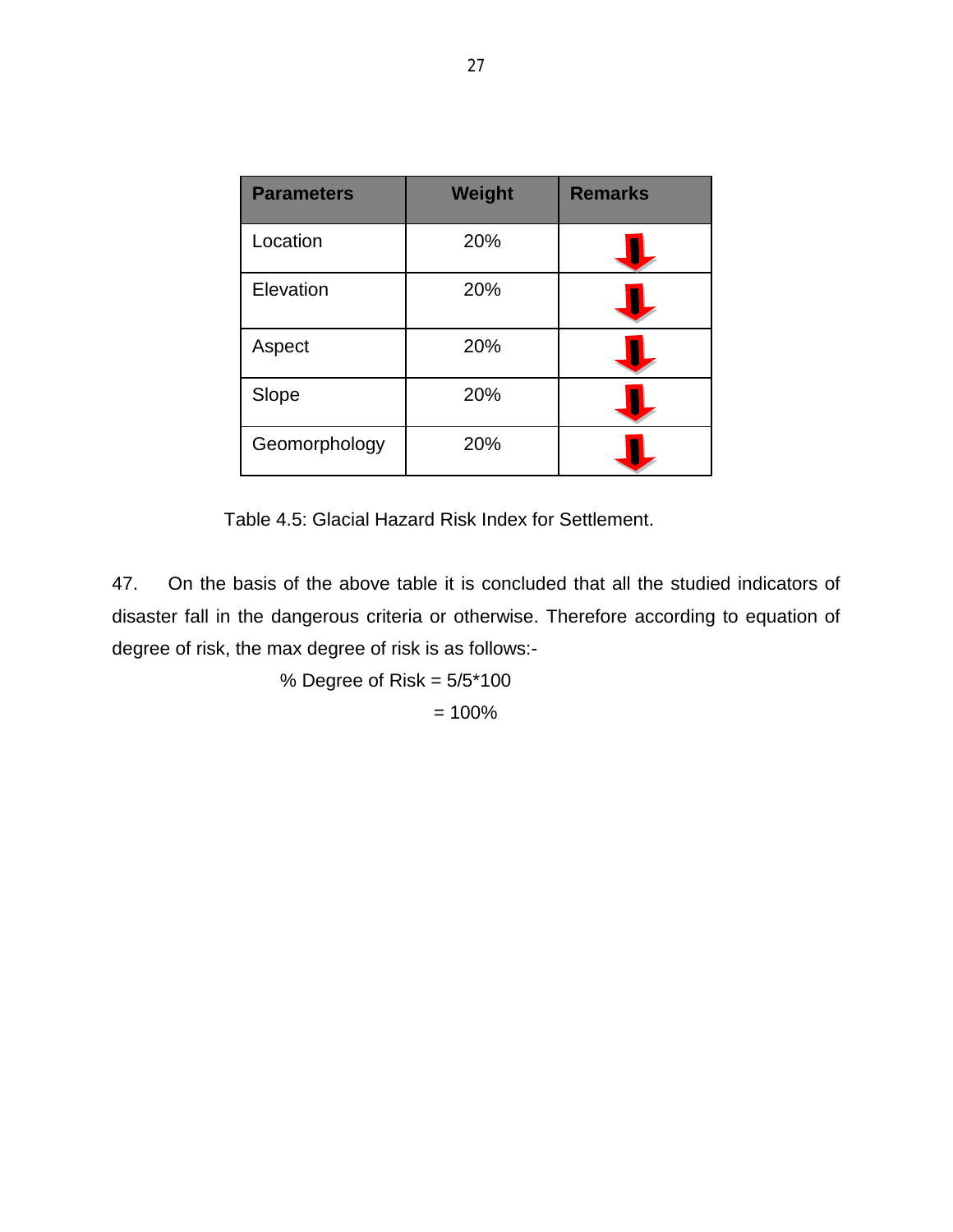#### **Shigar River Basin**

48. The Shigar River basin is situated in the latitude and longitude range of 35º 19' to 36º 07' N and 74º 53' to 76º 45' E respectively (Figure 4.21). The elevation range varies from about 2,500 m to more than 8,600 m.



Figure 4.21: The glacier distribution in the Shigar river basin showing Baltoro and Biafo glaciers significance in the region being the largest.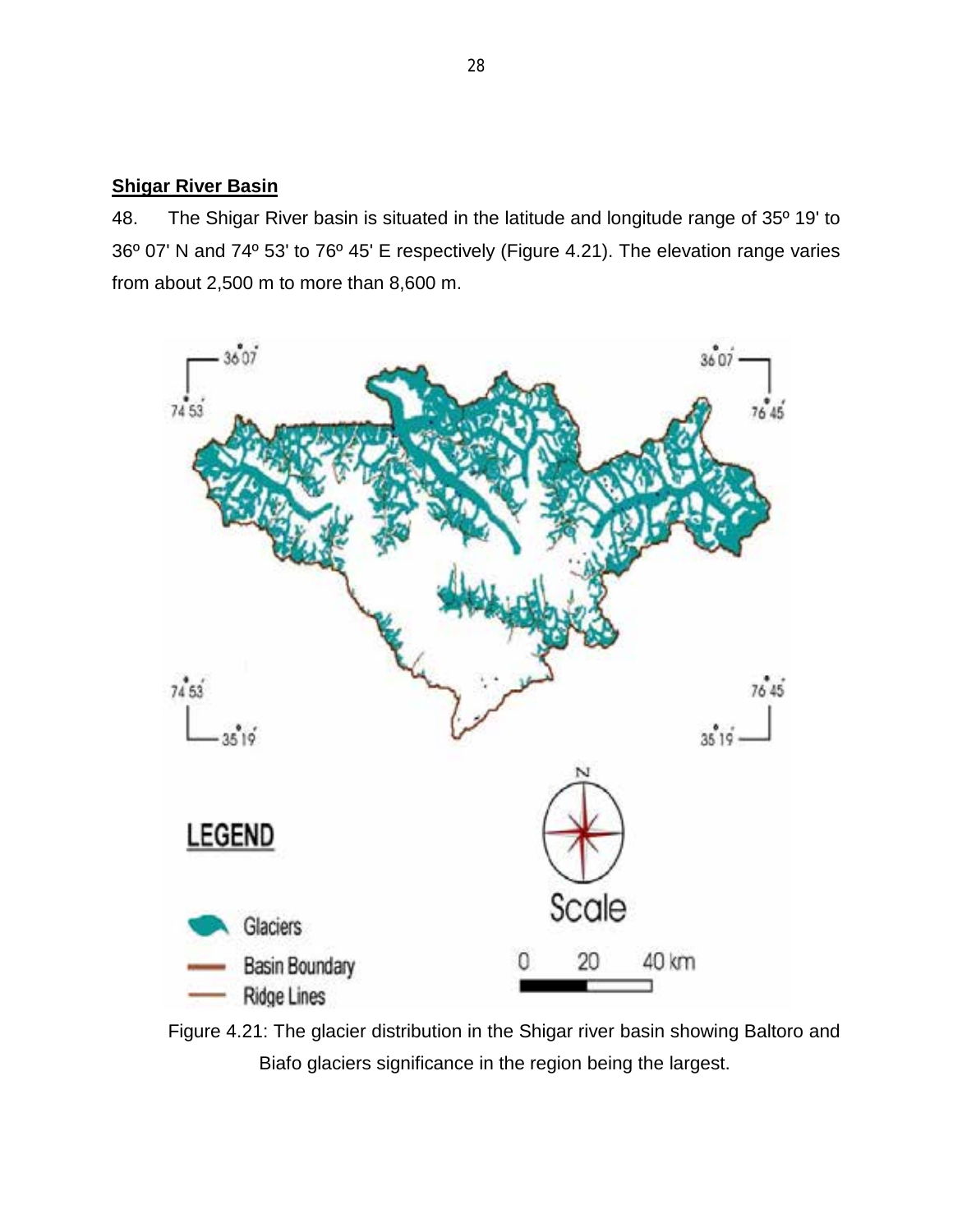54. The basin stretches over an area of  $7,382$  km<sup>2</sup> out of which, the glacier area is about 2,240 km<sup>2</sup>. The distribution of different types of the glaciers is presented in Figure (4.2). The large size glaciers are mainly concentrated on the N, NE and NW aspects. The total ice reserves of this basin are 581 km<sup>3</sup>.

#### a. **Aspect Wise Snow Coverage of Shigar Basin**

(1) The huge size glaciers are concentrated on SW and SE aspect of the basin. The SE and W aspects have the maximum glacier area of about 1,111 and 693 sq. km respectively owing to the fact that the larger glaciers like Biafo and Baltoro etc. are facing to these aspects. The two out of world's seven largest glaciers lie in Shigar river basin. The Baltoro glacier with a length of 59 km has the maximum area of  $633 \text{ km}^2$  and the Biafo glacier has maximum length of 62.6 km covering an area of 404 km2.



# **Shigar 2001-10**

Figure 4.22: Aspect Wise Snow Coverage in Km of Shigar Basin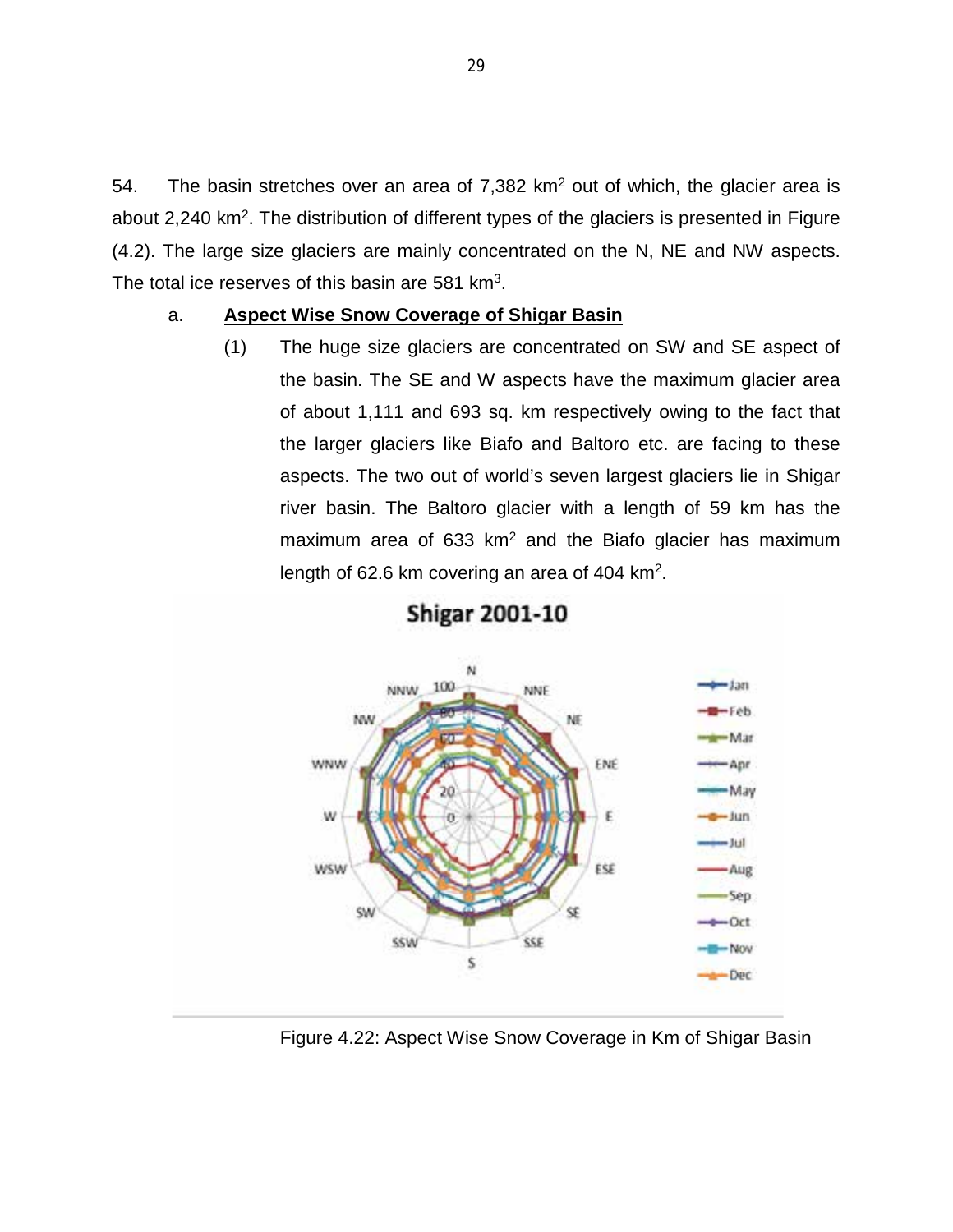(2) The fig 4.22 shows aspects zone of N has maximum snow coverage whereas zones of W to ESE have minimum snow coverage over the year. Five different seasons and the aspect-wise snow distribution in these seasons can be seen easily from the fig 4.22. Here it is clear that the aspect zones N to NE and S to SW hold greater area of the basin than other aspect zones and the other aspect zones have maximum melting activities which may cause triggering of some catastrophic event in combination with factors such as seismic activity, high temperature and anthropogenic activity.

#### **Probability Of Avalanche Trigger / Glacial Hazard Occurrence**

62. Glaciers are formed under conditions of sub-zero temperatures and abundant snow precipitation. Warmer temperatures and possibly reduced snow precipitation are responsible for their melting and retreating. Alpine glaciers had already lost more than 25% of their volume in the 50 years [\(Bundesministrium, 2003\).](http://alpsknowhow.cipra.org/background_topics/climate/climate_furtherreadings.html%23bmbf_2003) The estimated total glacier volume loss in the alpines during the decade of 1990-2000 is 5-10% of the remaining ice volume. As with  $1.78$  °C temperature rise, the average volumetric decease of Baltoro, Biafo and Siachen glaciers during the decade of 1990-2000 is 7 %. Antecedent the probable avalanche triggering factors are:-

- a. Freezing and thawing effects in the already jointed slopes might play pivotal role in triggering the rock failure, resulting the rock and ice avalanche.
- b. The rock in the upper reaches might fail due to low / medium seismic shocks in the glacial area.
- c. Lightening and cloud burst might trigger a slope failure for inducing the glacial avalanche.

63. The degree of risk because of glacial hazard in the vicinity amounts to certain actions by the decision makers which are based on quantitative risk assessment based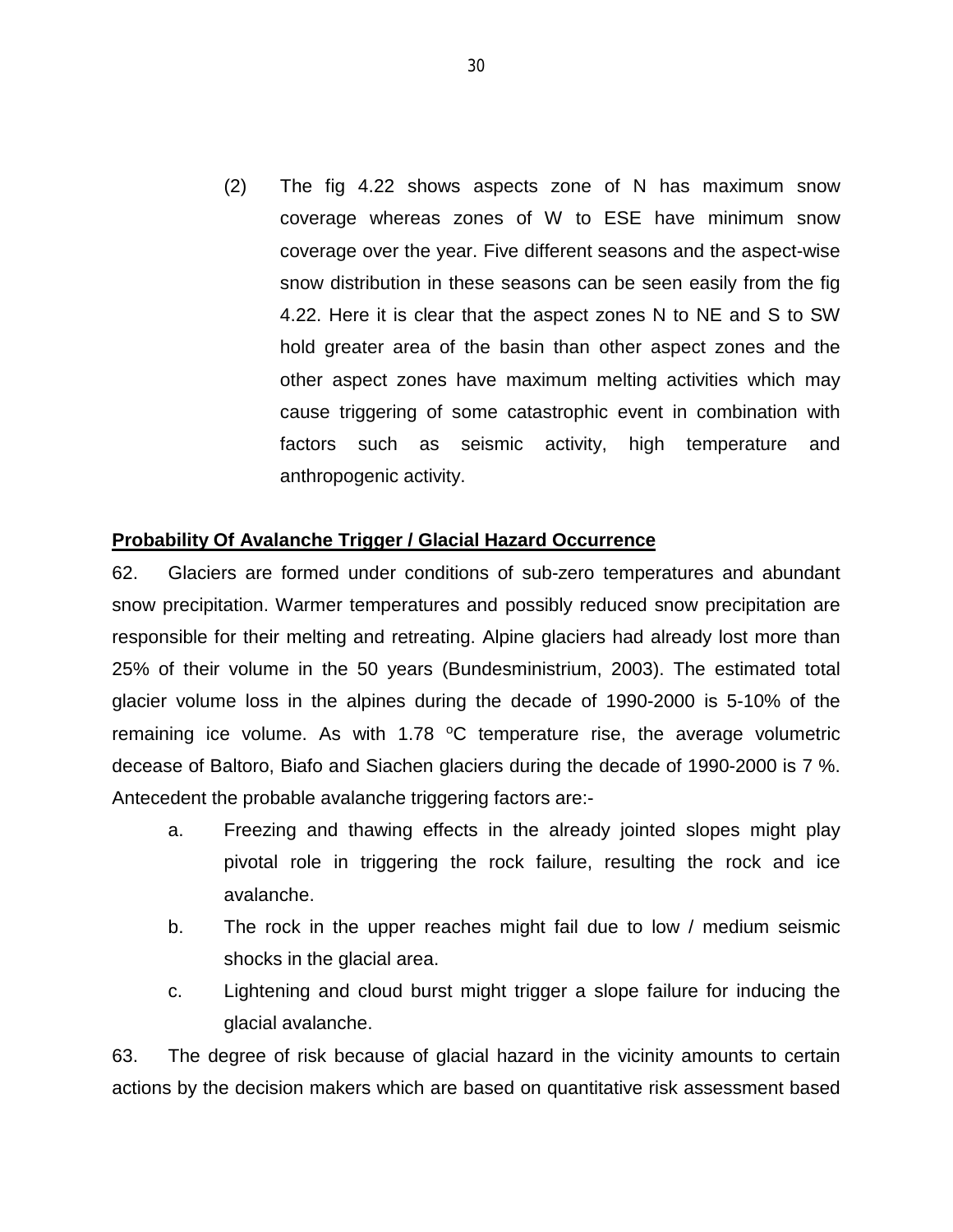on parameters e.g, location, elevation, slope, aspect, retreat and geomorphology of a particular area. The probable assessment of glacial areas dictate where there is a high probability of avalanche trigger / glacial hazard occurrence at places.

| <b>Settlement</b> | <b>Size</b>   | Degree of<br><b>Risk</b><br>(%) | Qualitative<br><b>Degree</b><br><b>of</b><br><b>Risk</b> | <b>Remarks</b>                          | <b>Probability</b> |
|-------------------|---------------|---------------------------------|----------------------------------------------------------|-----------------------------------------|--------------------|
| A                 | 20<br>Parcels | 80-100                          | Dangerous                                                | <b>Re Location</b>                      | Very High          |
| B                 | 15<br>Parcels | 60-80                           | Very High                                                | Continuation atHigh<br><b>High Risk</b> |                    |
| C                 | 10<br>Parcels | 40-60                           | High                                                     | Continuation atMedium<br>Moderate Risk  |                    |

Table 4.13: Probability of Avalanche Trigger / Glacial Hazard Occurrence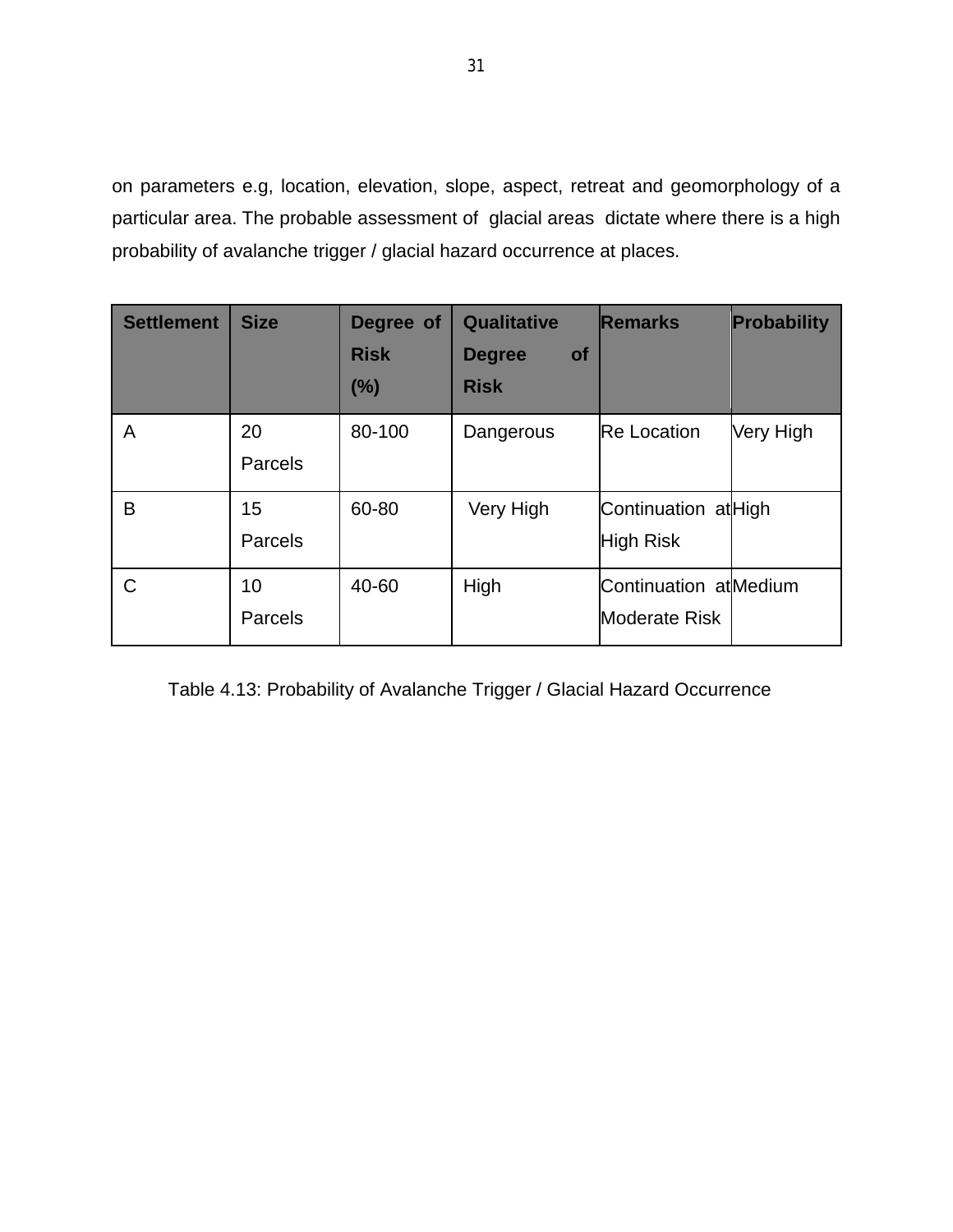### **CHAPTER 5 CONCLUSION**

66. The research area is comprised of two river basins, the Shayok and Shigar. The study of glaciers in these basins include three important glaciers of northern areas of the Pakistan and their depletion estimation iscarried out using remote sensing data and the topographic maps. For glacial hazard assessment of glaciers, the methodology adopted is followed to achieve the subject results.

#### 67. **Conclusion**

- a. The major glaciated sub basins of Indus River in HKH region of Pakistan are Shayok and Shigar. Most of the snow and ice reserves are concentrated in the mountain ranges lying in these basins which contain the glaciated part in northern Pakistan. The total ice reserve estimated in these basins is about 2,738  $km^3$  with contribution, Shayok (32%) and Shigar (21%). These ice reserves are subjected to manifest of global warming which is causing their decay, posing the glacial hazard to the settlements in the vicinity.
- b. The total glaciated area in northern areas is about  $15,041$  km<sup>2</sup> which is 11.7% of the total area. The volumetric decrease of Baltoro, Biafo and Siachen glaciers is calculated as  $7\%$  with an increase of 1.78 $\mathrm{^0C}$  average temperature rise during the decade of 1990-2000. The aspect, slope, location, elevation and geomorphology are the major factors for volumetric decrease / depletion of the glaciers.
- c. There are several impacts of glaciers volumetric decrease / depletion subject to global warming, which need monitoring and early warning systems to protect infrastructure against the destructive forces of avalanches and outburst floods.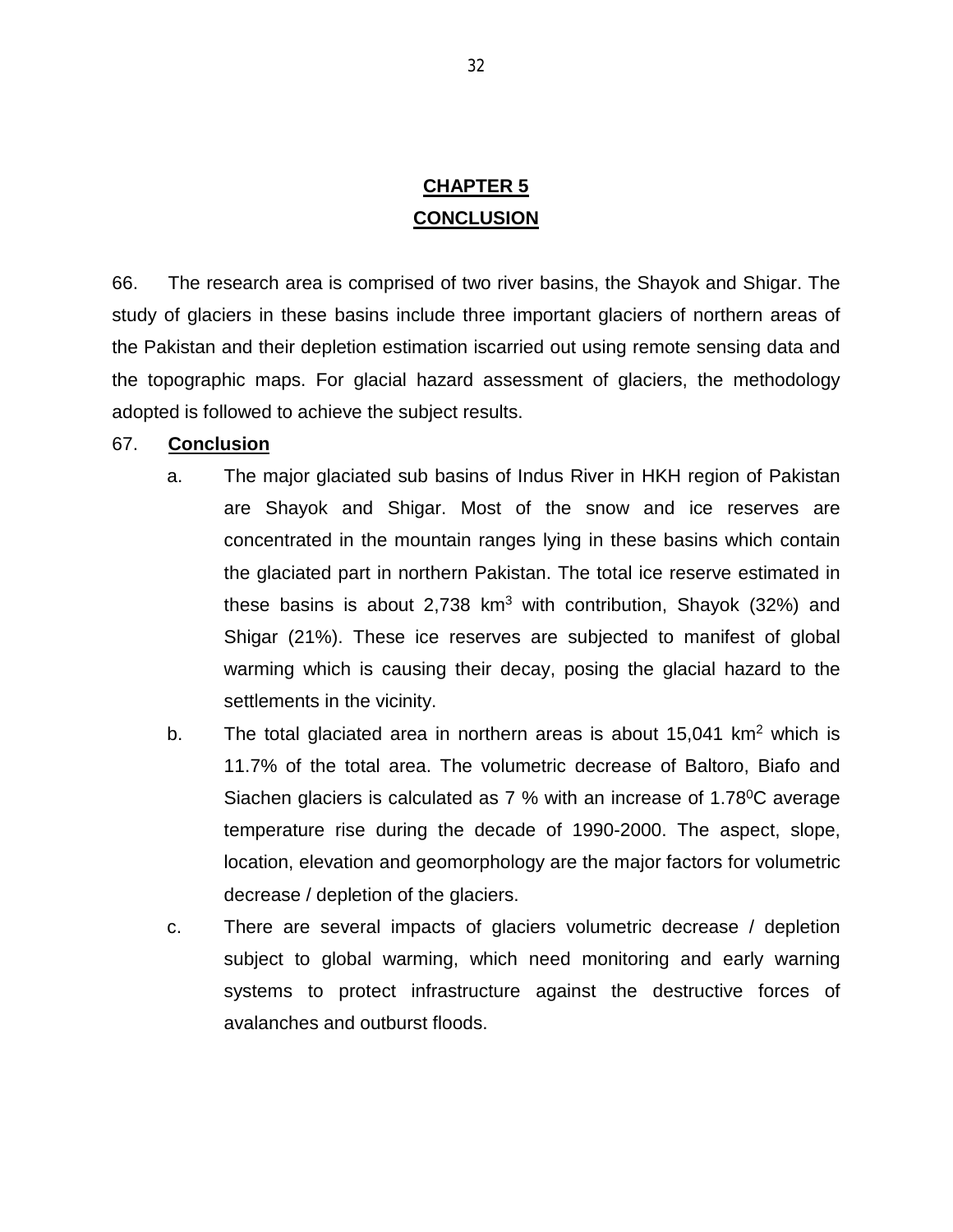- d. The settlement under threat of glacial mass movement and debris flow as located on the margins of an alluvial fan making the probability of occurrences very high.
- e. The locations under threat of glacial hazard remain susceptible to land sliding and debris flow, for which necessary engineering remedial measures like retaining walls, gabions etc. have to be put in place.

#### 68. **Recommendations**

The integration of visual and digital image analysis with GIS provide useful utilization for the research of glacial hazard. Based on conclusions of the research following is proffered:-

- a. Settlement under high risk of glacial hazard be re-located and Settlement under low risk of glacial hazard be continuously monitored with respect to debris flow.
- b. For cont monitoring, Pakistan Met Dept (PMD) should estb AWS (Auto Weather Sta) at certain locations to guage / monitor the morphology of ice / snow cover and glaciers mass balance.
- c. The seismic activities should be closely watched and in case of any such activity, the situation on glaciers should be monitored aerially.
- d. The dangerous moraine dams, especially near the headwaters and settlements, needs to be monitored regularly, which are there as a consequence of volumetric decrease / depletion of these glaciers.
- e. In the HKH region, inter-country flood warning systems should be established by devising a mechanism for sharing the costs and benefits of flash flooding mitigation works.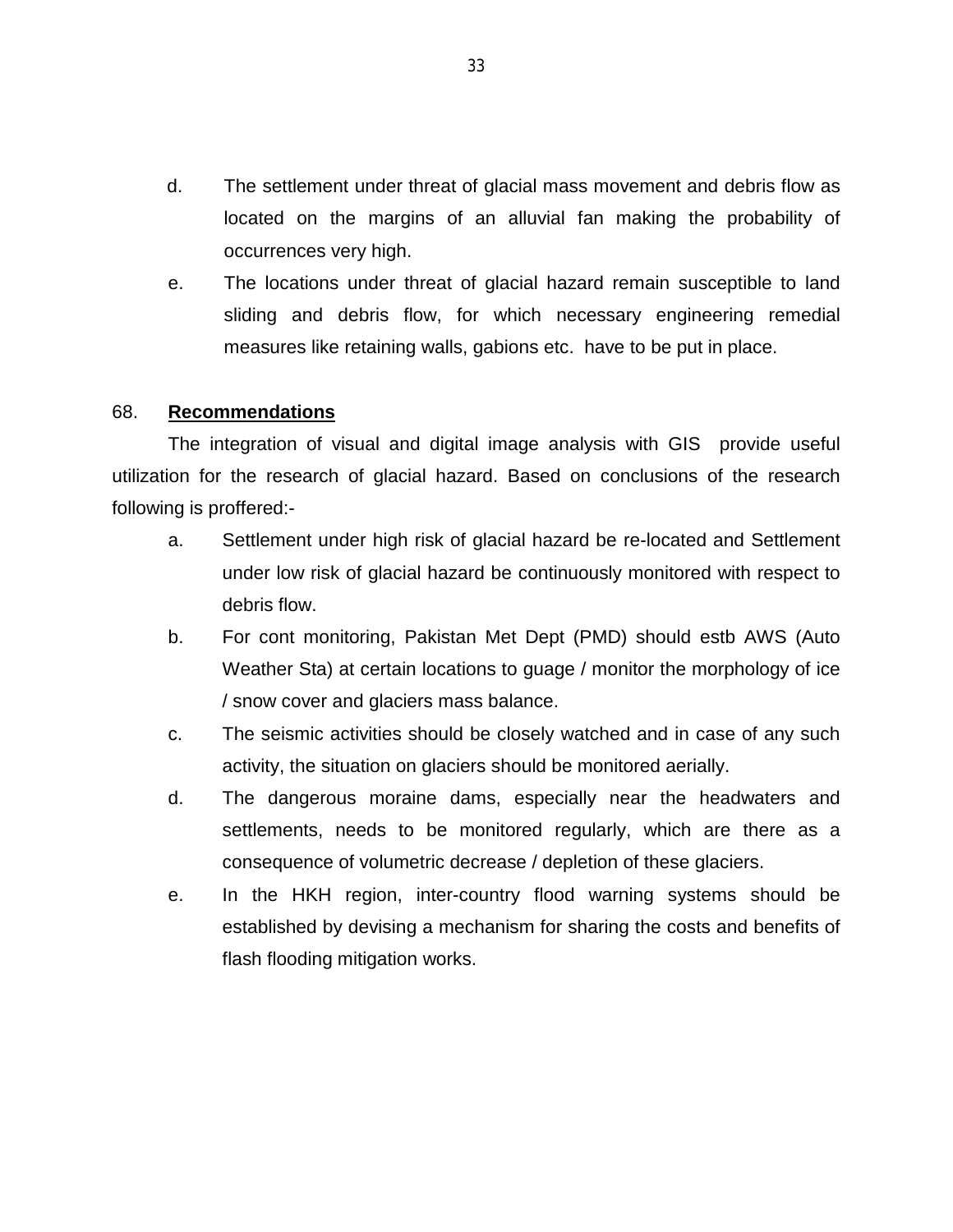#### **REFERENCES**

- Asim, R. K., Kaleem Ullah, M., and Muhammad, S. (2002). Water Availability and Some Macro Level Issues Related to Water Resources Planning and Management in the Indus Basin Irrigation System in Pakistan", IPRI Publications. Retrieved Feb 02, 2009, from <http://www.ipripak.org/factfiles/ff45.shtml>
- [Bundesministrium, M. B. F.,](http://alpsknowhow.cipra.org/background_topics/climate/climate_furtherreadings.html%23bmbf_2003) (2003). Characteristics of the Alpine Climate, Glaciers and Permafrost, CIPRA Publications. Retrieved Nov 10, 2010, from [http://www.alpsknowhow.cipra.org/background\\_topics/climate.html](http://www.alpsknowhow.cipra.org/background_topics/climate.html)
- Goudie, A.S., Brunsden, D., Collin, D. N., Derbyshire, E., Ferguson, R. I., Hashmet, Z., Jones, D.K.C., Perrott, F. A., Said, M., Waters, R. S., and Whalley, W. B. (1984). The Geomorphology of Hunza Valley, Karakoram Mountains, Pakistan. In Keith Miller, Proceedings of the International Karakoram Project. London: Royal Geographical Society, 359-410.
- Hewitt, K., (1969). Glacier Surges in the Karakoram Himalaya (Central Asia). Canadian Journal of Earth Science, 6, 1009-1018.
- Hewitt, K., (1990). Overall Report: Snow and Ice Hydrology Project, Upper Indus Basin SIHP, Cold Regions Research Centre, Wilfrid Laurier University, 179-185.
- Hewitt, K., (1998). Recent Glacier Surges in the Karakoram Himalaya, South Central Asia. American Geophysical Union, 51, 220-237.
- Intergovernmental Panel on Climate Change, (2007). Climate Change 2007: IPCC Fifth Assessment Report. Retrieved Jan 11, 2009, from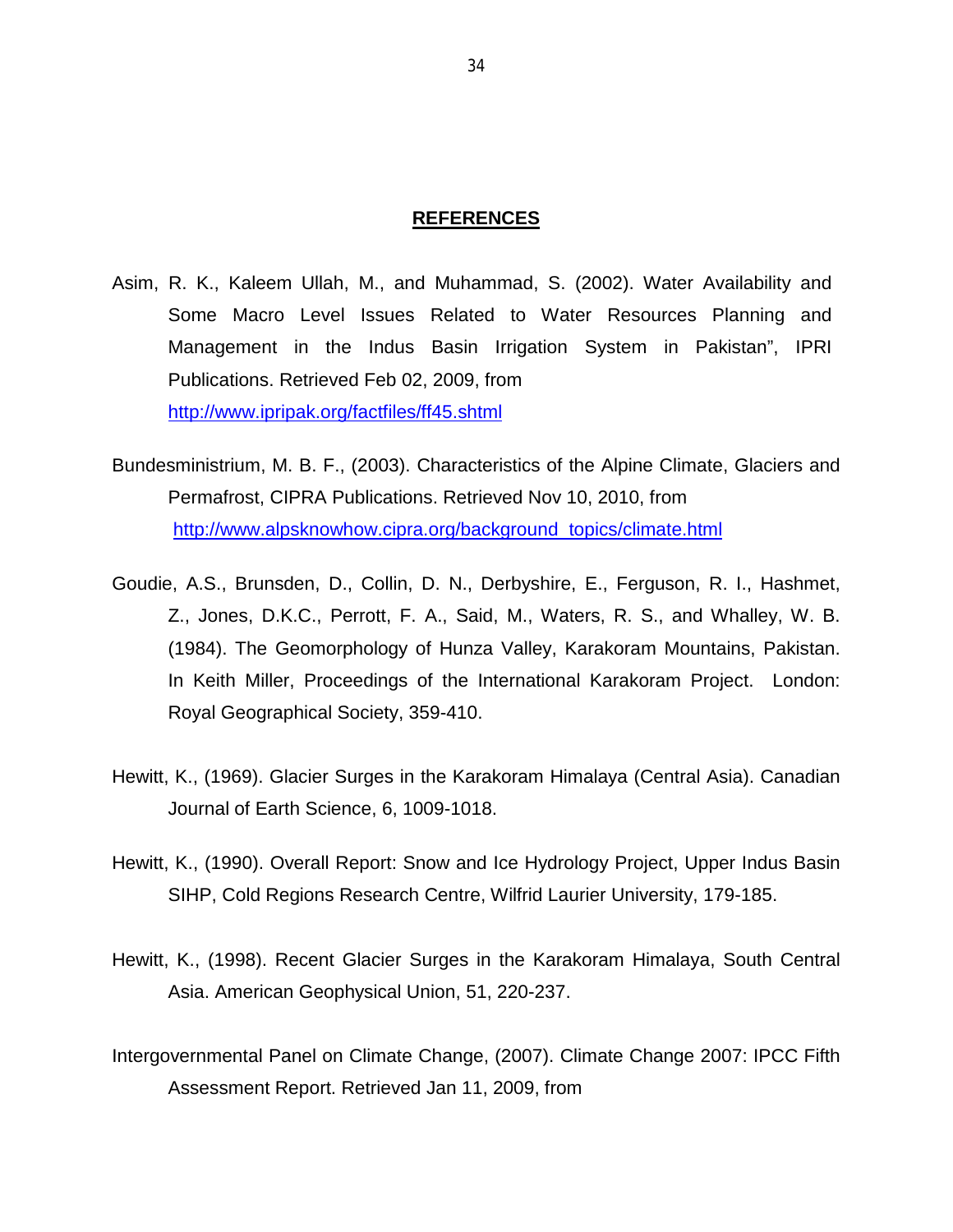<http://www.ipcc.ch/publications.shtml>

- Khan, M. I., (1994). Glaciology- Glacier and Avalanche Research. Peshawar. Retrieved June 17, 2010, from [http://www.managingclimaterisk./document/par\\_pakistan.p](http://www.managingclimaterisk./document/par_pakistan.)df
- Kick, W., (1964). The Chogo-Lungma Glacier, Karakoram. Zeitschriff Gletscherkunde udn Glazialgeologie, 5(1), 59.
- LIGG/NEA/WECS, (1988). Report on the First Expedition to Glaciers and Glacier Lakes in the Pumqu (Arun) and Poique (Bhote-Sun Kosi) River Basins, Xizang (Tibet), China, Sino-Nepalese Investigation of Glacier Lake Outburst Floods in the Himalaya. Beijing, China, Science Press.
- Mool, P.K., Bajracharya, S.R., and Joshi, S. P. (2001a). Inventory of Glaciers, Glacial Lakes, and Glacial Lake Outburst Flood Monitoring and Early Warning System in the Hindu Kush-Himalayan Region, Nepal. p. 364. ICIMOD in cooperation with UNEP/RRC-AP, ISBN 92 9115 331 1, Published by ICIMOD, Kathmandu, Nepal.
- Mool, P.K., Wangda, D., Bajracharya, S. R., Joshi, S. P., Kunzang, K., and Gurung, D.R. (2001b). Inventory of Glaciers, Glacial Lakes, and Glacial Lake Outburst Flood Monitoring and Early Warning System in the Hindu Kush-Himalayan Region, Bhutan. p. 227. ICIMOD in cooperation with UNEP/RRC-AP, ISBN 92 9115 345 1, Published by ICIMOD, Kathmandu, Nepal.

NESPAK, (1989). Flood Damages Restoration Project. Lahore, Pakistan. Retrieved May 20, 2010, from <http://www.dams.org/docs/kbase/contrib/opt155.pdf>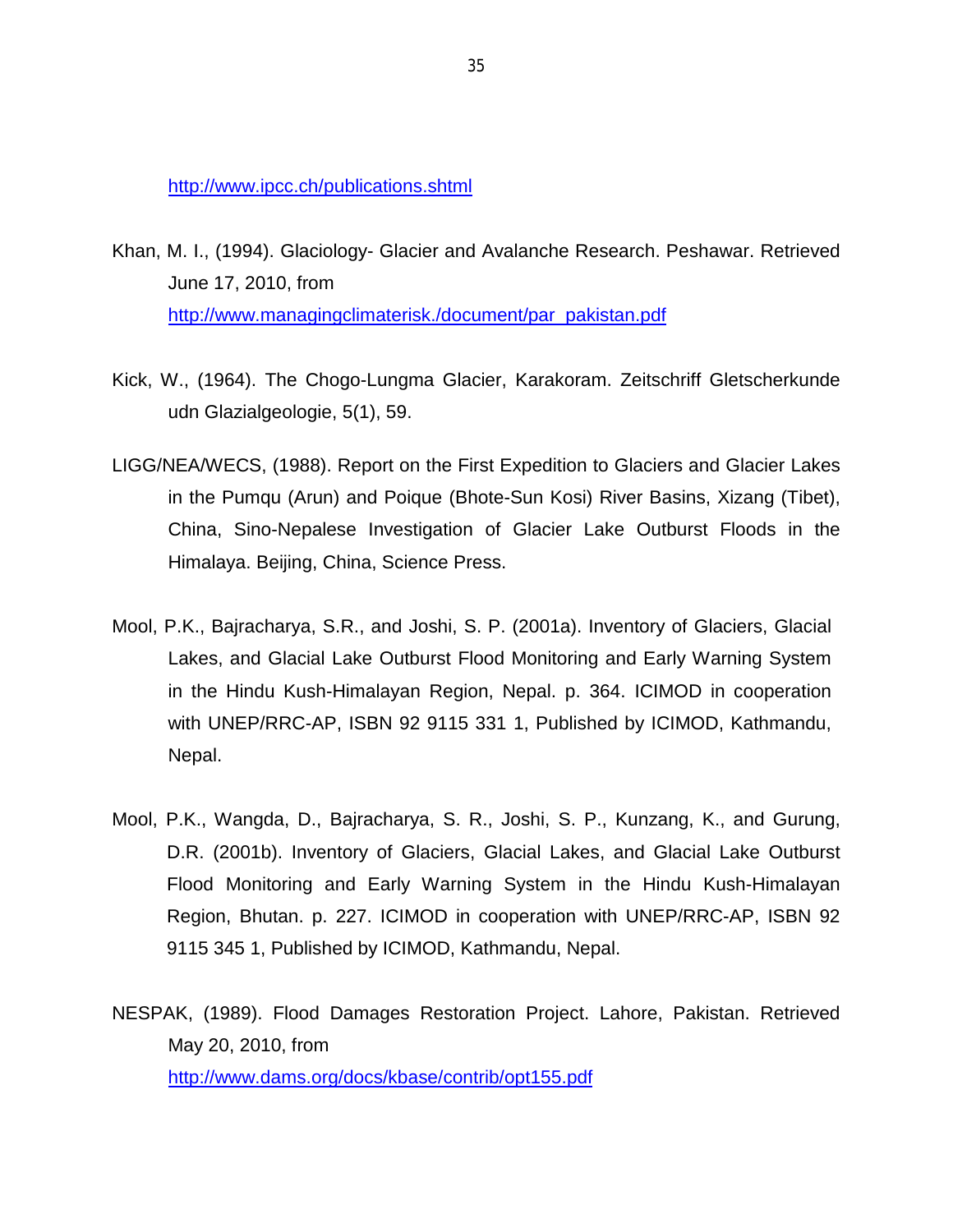- Nurkadilov, L.K., Khegai, A.U., and Popov, N.V. (1986). Artificial Draining of an Outburst-dangerous Lake at the Foot of Surging Glacier. In Data of Glaciological Studies, 18, 220–221.
- PSIHP, (1991). Project Direction and Review Report, Pakistan Snow and Ice Hydrology Project, H and R Directorate, WAPDA, Lahore, Pakistan. Retrieved Mar 07, 2009, from [http://www.ancien.riob.org/ag1991/pakistan.h](http://www.ancien.riob.org/ag1991/pakistan.)tml
- Salerno, F., Buraschi, E., Bruccoleri, G., Tartari, G., and Smiraglia, C. (2008). Glacier surface-area changes in Sagarmatha National Park, Nepal, in the second half of the  $20<sup>th</sup>$  century, by comparison of historical maps. Journal of Glaciology, 54(187), 738-752.
- Shafique, M.S., and Skogerboe, G. V. (1984). Planning and Implementation Framework for Salinity Control in the Indus River Basin. Proceedings of the 1983 International: Symposium on State-of-the-Art Control of Salinity. Salt Lake City, Utah, 13-15 July 1983. Boston: Butterworth, 93-102.
- WAPDA, (1976). Sediment Appraisal of West Pakistan Rivers 1966-75, Pakistan Water and Power Development Authority, Lahore, Vol. 1.
- WGMS, (1989). World Glacier Inventory, Status 1988, a Contribution to the Global Environment Monitoring System (GEMS) and the International Hydrological Programme, Compiled by the World Glacier Monitoring Service (WGMS). IAHS (ICSI), UNEP, UNESCO.
- Wissman, H. V., (1959). The Present Day Glacier Cover and Snowline in High Asia. Akad. D. wiss. Und.d. Litt. 14, 1101-1436.